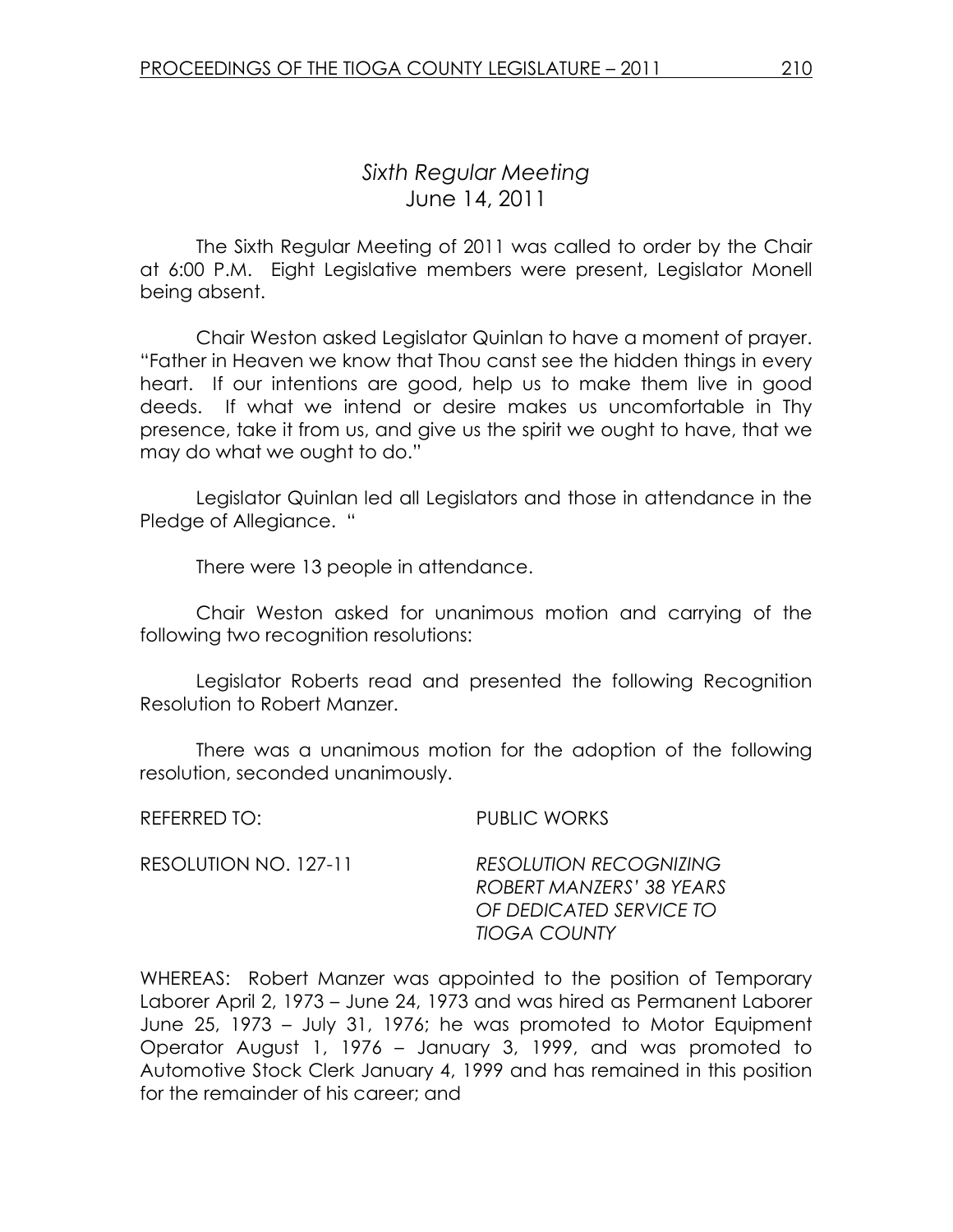WHEREAS: Robert Manzer has been extremely dedicated and loyal in the performance of his duties and responsibilities during the past 38 years to the Department of Public works. He has earned the respect of his colleagues and peers throughout Tioga County; and

WHEREAS: Mr. Manzer will retire on June 27, 2011; therefore be it

RESOLVED: That the Tioga County Legislature, on its own behalf, as well as on behalf of the citizens of Tioga County, express sincere gratitude to Robert Manzer for his 38 years of dedicated and loyal service to the residents of Tioga County; and be it further

RESOLVED: That this resolution be spread upon the minutes of this meeting and a certified copy be presented to this outstanding employee, Robert Manzer.

ROLL CALL VOTE Unanimously Yes – Legislators Quinlan, Roberts, Sauerbrey, Sullivan, Hollenbeck, Huttleston, McEwen, and Weston.

No – None.

Absent – Legislator Monell.

RESOLUTION ADOPTED UNANIMOUSLY.

 Gary Hammond, Deputy Commissioner of Public Works, spoke. "38 years Bobby has been with the County and with respect to my fellow County employees, I do not think that there is a more dedicated individual that works for Tioga County. Through thick or thin, day or night, rain or shine, Bob is there and everything he does, he does with a work ethic unlike any I have ever seen. Bob, you are going to be missed, there is going to be somebody that will fill your position, but I do not think you will ever be replaced. Thank you."

 Bob Manzer spoke. "It has been an honor to work here. We have had our ups and downs, and everything else. I am going to miss it. I always called it just a part-time job, but I guess it turned into a full-time job. If they ever want me, just call me, I will be there. Thank you very much."

 Legislator Huttleston read and presented the following recognition resolution to Sylvia Deats.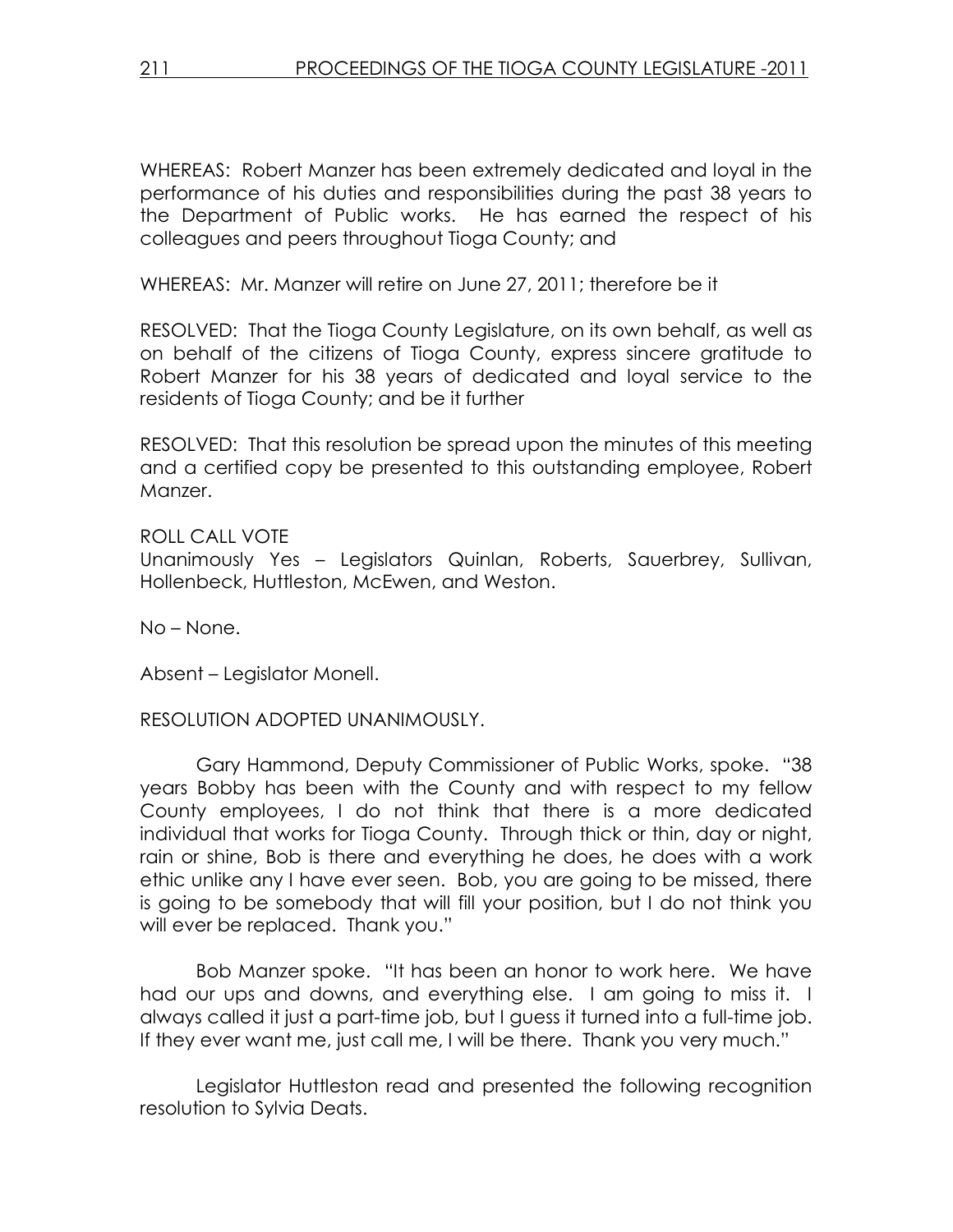There was a unanimous motion for the adoption of the following resolution, seconded unanimously.

| REFERRED TO           | <b>HEALTH &amp; HUMAN SERVICES COMMITTEE</b>                                                                         |
|-----------------------|----------------------------------------------------------------------------------------------------------------------|
| RESOLUTION NO. 128-11 | <b>RECOGNITION OF</b><br>SYLVIA M. DEATS' 17 YEARS OF<br>DEDICATED SERVICE TO THE TIOGA COUNTY<br>HEAI TH DEPARTMENT |

WHEREAS: Sylvia M. Deats, was appointed to the part-time position of Account Clerk Typist on December 27, 1993 in the Tioga County Health Department; and appointed to Senior Account Clerk Typist on January 18, 1994; the position she still holds; and

WHEREAS: In January of 2010 Sylvia was honored as Public Health Team Member of the Quarter by her peers; and

WHEREAS: Sylvia M. Deats has been extremely dedicated, loyal and professional in the performance of her duties and responsibilities during the past 17 years to the Public Health Department. She has earned the respect of her colleagues and peers throughout Tioga County; and

WHEREAS: Ms. Deats will retire on June 6, 2011; therefore be it

RESOLVED: That the Tioga County Legislature, on its own behalf, as well as on behalf of the citizens of Tioga County, express sincere gratitude to Sylvia M. Deats for her over 17 years of dedicated and loyal service to the residents of Tioga County; and be it further

RESOLVED: That this resolution be spread upon the minutes of this meeting and a certified copy be presented to this outstanding employee, Sylvia M. Deats.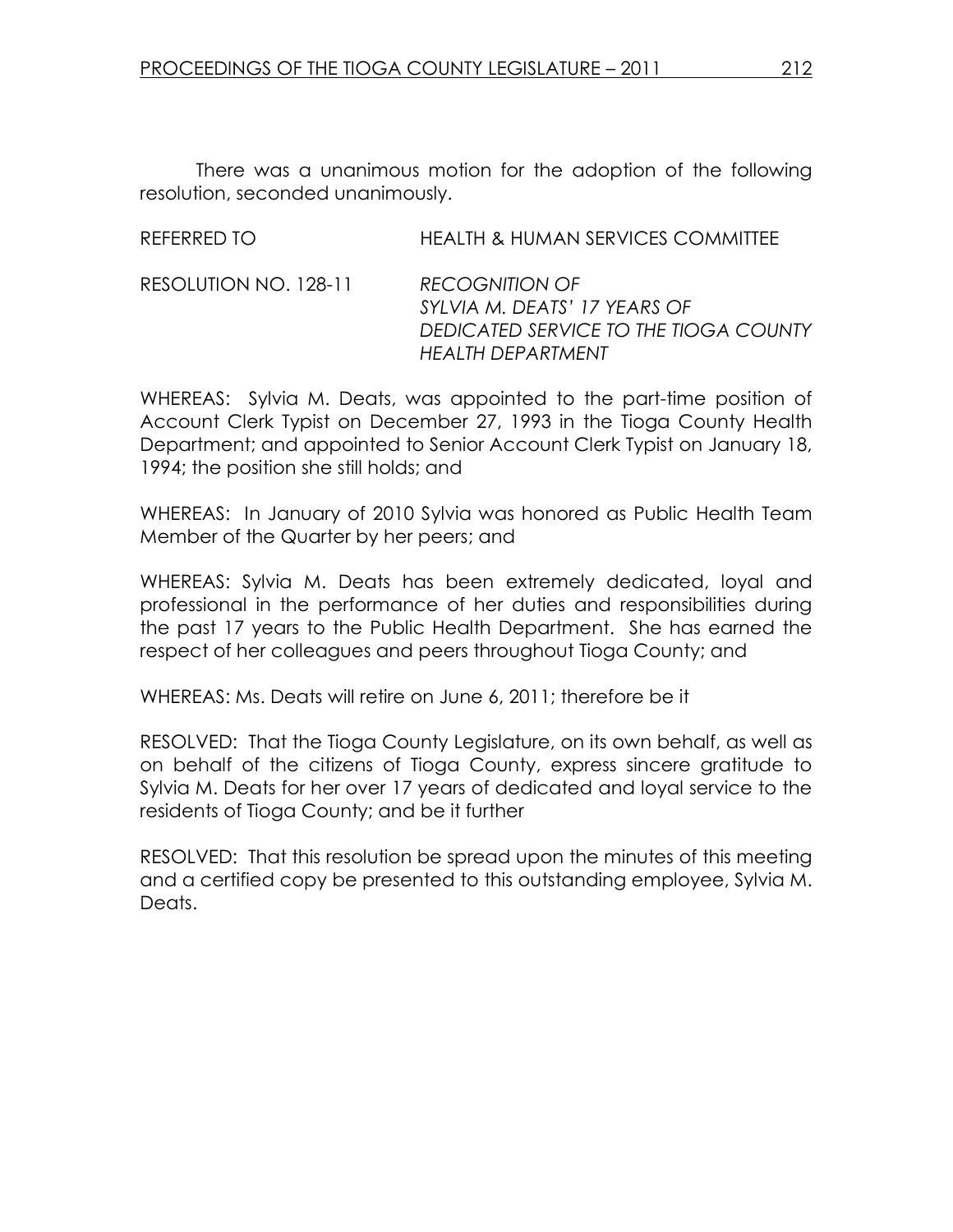## ROLL CALL VOTE

Unanimously Yes – Legislators Quinlan, Roberts, Sauerbrey, Sullivan, Hollenbeck, Huttleston, McEwen, and Weston.

No – None.

Absent – Legislator Monell.

#### RESOLUTION ADOPTED UNANIMOUSLY.

 Legislator Huttleston spoke. "Anyone that has been in business or anything, your secretary always knows everything because I know all the years that I have been in business and the different secretaries I had, I would have been lost without them because they always kept me straight. They knew where everything was. They knew what to do and also they knew home row on the typewriter. It is people like Sylvia that has made this County what it is and we certainly appreciate it. You have made Hans' job easier, you have made Denis' job easier, and I appreciate it. Lots of luck on your retirement."

 Denis McCann, Director of Administrative Services for Public Health, spoke. "One thing about Sylvia is she came every day and did her job no matter what the circumstances were, and there were a lot of circumstances over the years. In the old 231 building she worked underneath plastic with water dripping on her. One day we found her underneath the plastic doing her work. We had to tell her she did not have to do that anymore, but that was part of her dedication. Sylvia has had the opportunity to be honored and roasted at two different luncheons. It gives you an idea about the staff that works with her, two different groups. Sylvia is one of those unassuming quiet people that tend to not get noticed in the office typically, but Sylvia you will be remembered and missed."

 Sylvia Deats spoke. "I just want to thank you for this. I have enjoyed working here. I did not enjoy the roof collapsing. I kept telling Denis the roof is leaking. Would he believe me, no. You have to have tiles fall before Denis will believe you when you tell him the roof is leaking. Just warning you."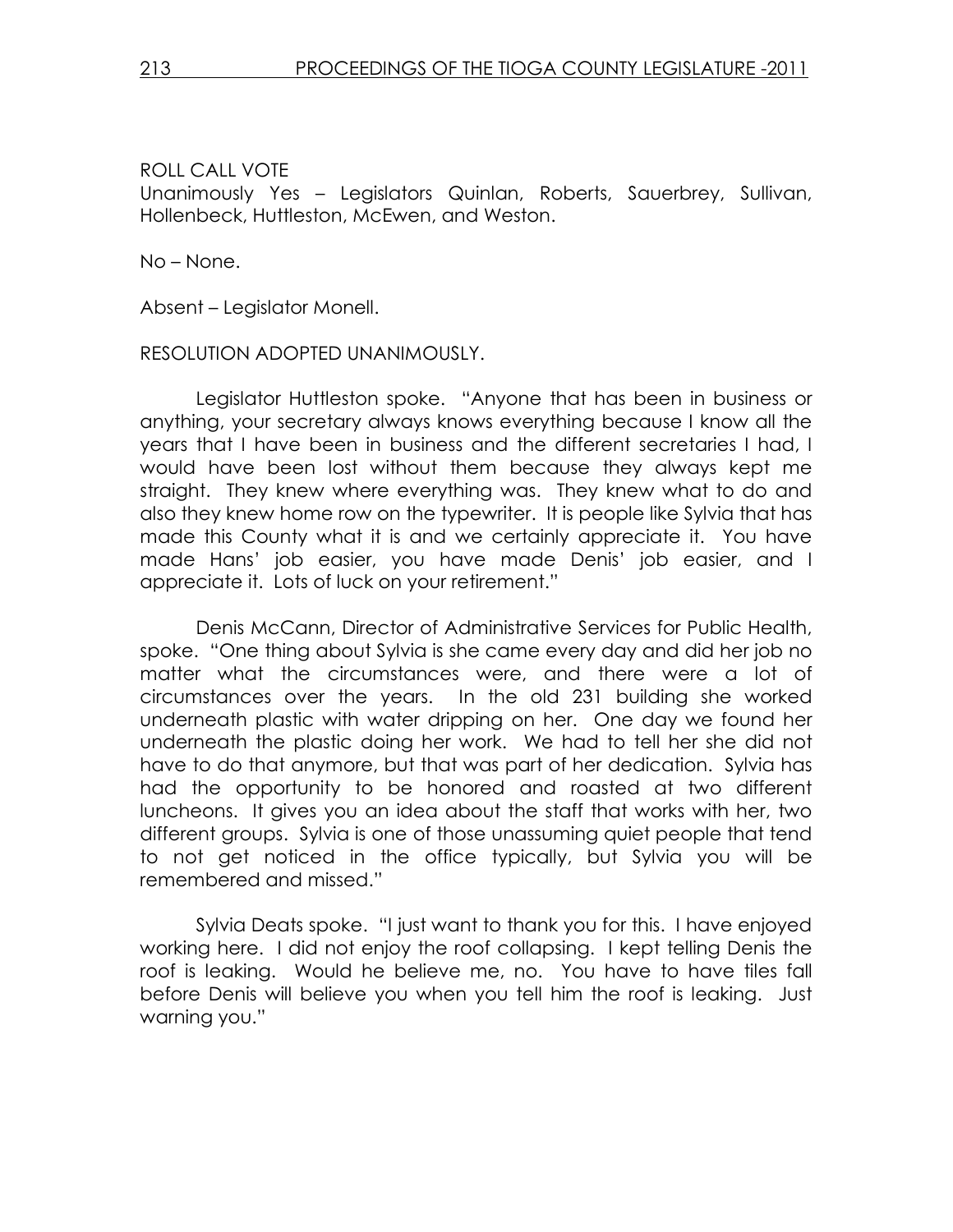| Code  | <b>Description</b>                    | Equipment | <b>Expense</b> |
|-------|---------------------------------------|-----------|----------------|
| A1010 | Legislative Board                     |           | 462.75         |
| A1165 | District Attorney                     |           | 4,993.38       |
| A1170 | Public Defender                       |           | 1,661.48       |
| A1172 | <b>Assigned Counsel</b>               |           | 25,850.98      |
| A1185 | <b>Medical Examiners/Coroners</b>     |           | 7,510.26       |
| A1325 | Treasurer                             | 954.36    | 2,795.00       |
| A1355 | Assessments                           |           | 2,337.00       |
| A1410 | <b>County Clerk</b>                   |           | 779.63         |
| A1411 | Department of Motor Vehicles          |           | 60.00          |
| A1420 | Law                                   |           | 1,670.18       |
| A1430 | Personnel                             |           | 1,695.10       |
| A1450 | Elections                             |           | 1,837.96       |
| A1460 | Records Management                    |           | 243.83         |
| A1620 | <b>Buildings</b>                      | 218.94    | 41,116.56      |
| A1621 | <b>Buildings</b>                      |           | 22,539.82      |
| A1680 | Information Technology                |           | 22,470.18      |
| A2490 | <b>Community College Tuition</b>      |           | 3,193.58       |
| A2960 | <b>Education Handicapped Children</b> |           | 228,181.16     |
| A3020 | <b>Public Safety Comm E911</b>        |           | 3,670.47       |
| A3110 | <b>Sheriff</b>                        | 683.95    | 19,971.78      |
| A3116 | Sheriff Grant S0-00176-(054)          | 2,997.50  |                |
| A3140 | Probation                             |           | 6,851.18       |
| A3146 | Sex Offender Program                  |           | 8,766.67       |
| A3150 | Jail                                  |           | 50,118.74      |
| A3315 | Special Traffic Programs              |           | 1,600.00       |
| A3410 | Fire                                  | 1,360.80  | 2,221.47       |
| A3640 | <b>Emergency Mgmt Office</b>          |           | 660.53         |
| A3990 | Fire-SH08-1032-E00                    | 19,658.00 |                |
| A4010 | <b>Public Health Nursing</b>          |           | 33,146.51      |
| A4011 | Public Health Administration          | 196.00    | 24,819.44      |
| A4042 | Rabies Control                        |           | 2,566.63       |
| A4044 | Early Intervention                    |           | 28,257.79      |
| A4053 | <b>Preventive/Primary Health Svcs</b> |           | 923.34         |
| A4054 | <b>Preventive Dental Services</b>     | 633.93    | 811.20         |
| A4064 | <b>Managed Care-Dental Svcs</b>       |           | 15,828.04      |
| A4070 | <b>Disease Control</b>                |           | 7,396.15       |
| A4090 | <b>Environmental Health</b>           |           | 1,392.36       |
| A4210 | Alcohol & Drug Services               |           | 12,411.32      |
| A4211 | Council on Alcoholism                 |           | 9,923.66       |

The list of audited bills was submitted and is summarized as follows: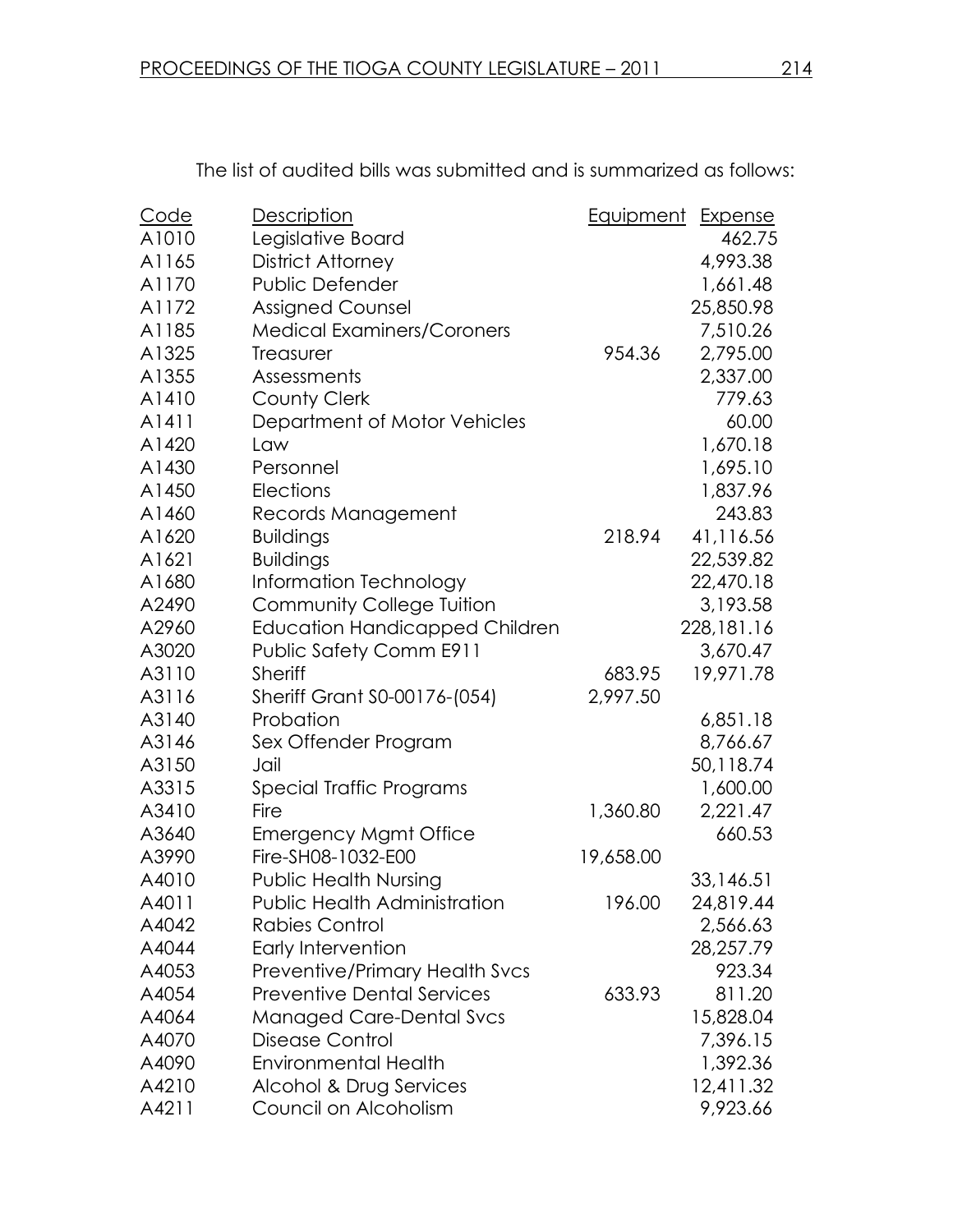| A4309                   | Mental Hygiene Co Admin             | 11,874.28      |
|-------------------------|-------------------------------------|----------------|
| A4310                   | <b>Mental Health Clinic</b>         | 64,293.35      |
| A4315                   | <b>Mental Retardation</b>           | 1,235.65       |
| A4320                   | <b>Crisis Intervention Services</b> | 32,309.22      |
| A4321                   | Intensive Case Management           | 2,673.97       |
| A5630                   | <b>Bus Operations</b>               | 138.29         |
| A6010                   | Social Services Administration      | 49,499.00      |
| A6422                   | Economic Development                | 227.06         |
| A6510                   | Veteran's Service                   | 180.48         |
| A6610                   | Sealer Weights/Measures             | 194.08         |
| A8020                   | Planning                            | 135.17         |
| A9060                   | <b>Health Insurance</b>             | 1,596.82       |
| <b>SOLID WASTE FUND</b> |                                     | 159,360.77     |
|                         | <b>COUNTY ROAD FUND</b>             | 23,484.68      |
|                         | SPECIAL GRANT FUND                  | 8,343.27       |
|                         | <b>CONSOLIDATED HEALTH FUND</b>     | 68,614.96      |
| <b>CAPITAL FUND</b>     |                                     | 551,052.32     |
|                         | <b>LIABILITY INSURANCE FUND</b>     | 272.00         |
| <b>WORKERS' COMP</b>    |                                     | 2,600.00       |
| <b>GRAND TOTAL</b>      |                                     | \$1,605,524.98 |

Legislator McEwen made a motion to approve the minutes of May 5, 10, & 26, 2011, seconded by Legislator Roberts, and carried.

 Chair Weston made the following appointment to the Nonunion Salary Committee effective 6/14/2011

Secretary to Commissioner of Social Services

Committee meeting reports are on file in the Legislative Clerk's Office and may be procured there by any interested person.

Legislator McEwen introduced Local Law Introductory No. D of 2011

County of Tioga

Local Law No. of the Year 2011.

A Local Law providing for the collection of a hotel and motel tax in Tioga County.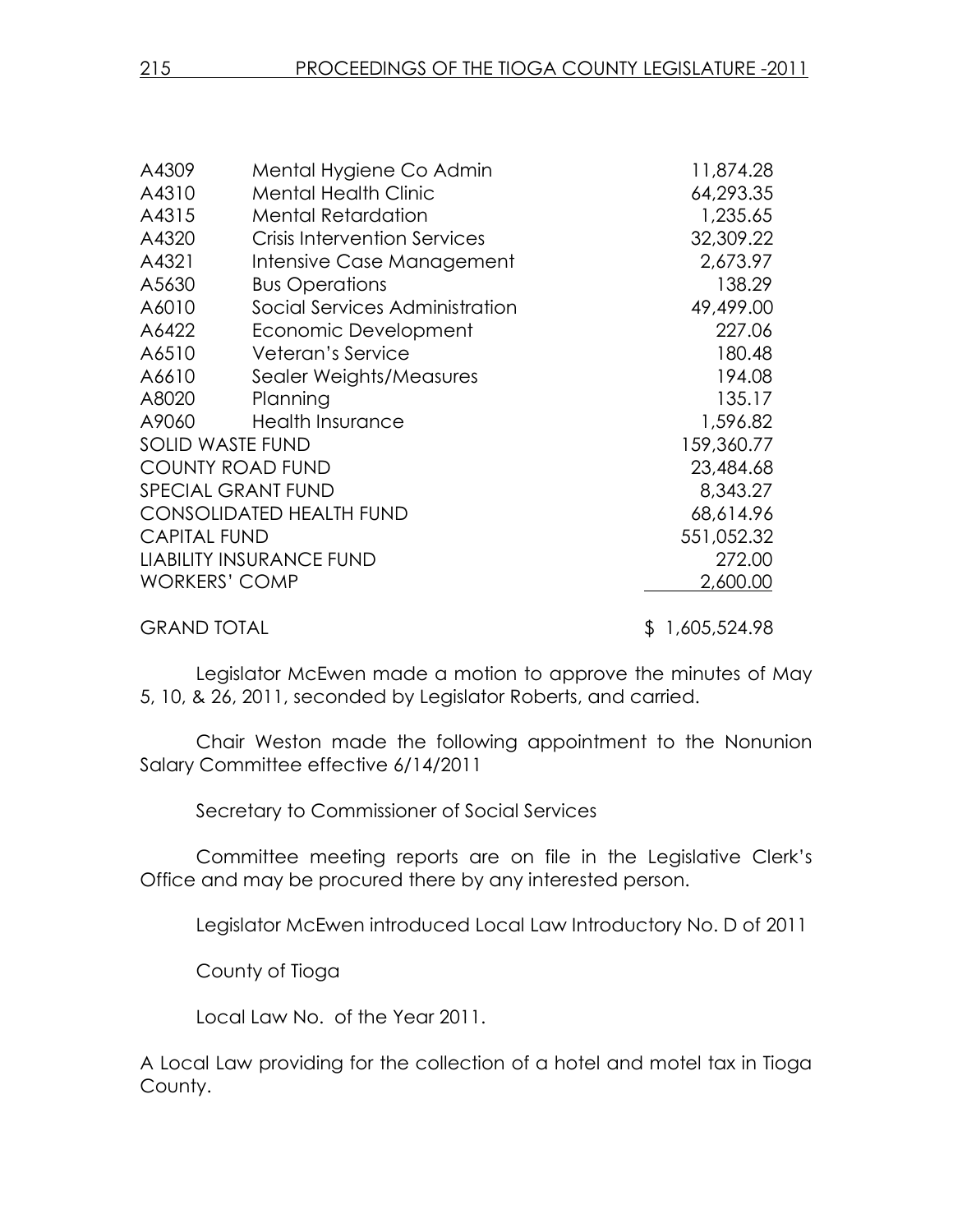Be It Enacted by the Legislature of the County of Tioga as follows:

SECTION 1: TITLE

This Local Law shall be known as the "Hotel/Motel Tax Law".

## SECTION 2: PURPOSE

The purpose of this Local Law is to enhance the general economy of Tioga County, its cities, towns, and villages through promotion of tourists, activities, conventions, trade shows, special events, and other directly related and supporting activities.

## SECTION 3: DEFINITIONS

HOTEL - Any facility providing lodging on an over-night basis, and shall include those facilities designated and commonly known as "bed and breakfast" and "tourist" facilities.

MOTEL - Any facility providing lodging on an over-night basis, and shall include those facilities designated and commonly known as "bed and breakfast" and "tourist" facilities.

PERMANENT RESIDENT - A person occupying any room or rooms in a hotel or motel for at least fourteen (14) consecutive days.

## SECTION 4: TAX

(A) A tax in the amount of four percent (4%) of the per diem rental rate for each room occupied, is hereby assessed on all hotels and motels in Tioga County, provided, however, that such tax shall not be applicable to a permanent resident of a hotel or motel.

(B) Said tax shall be paid by the person occupying the room who shall be liable therefore to the owner of the hotel or motel room occupied or to the person entitled to be paid the rent or charge for the hotel or motel room occupied. Said tax shall be paid for and on account of the County of Tioga.

(C) Such owner or person entitled to be paid the rent or charge shall be liable for the collection and payment of the tax. Such owner or person entitled to be paid the rent or charge shall have the same right in respect to collecting the tax from the person occupying the hotel or motel room, or in respect to non-payment of the tax by the person occupying the hotel or motel room, as if the tax were a part of the rent or charge; provided, however, that the Tioga County Treasurer shall be joined as a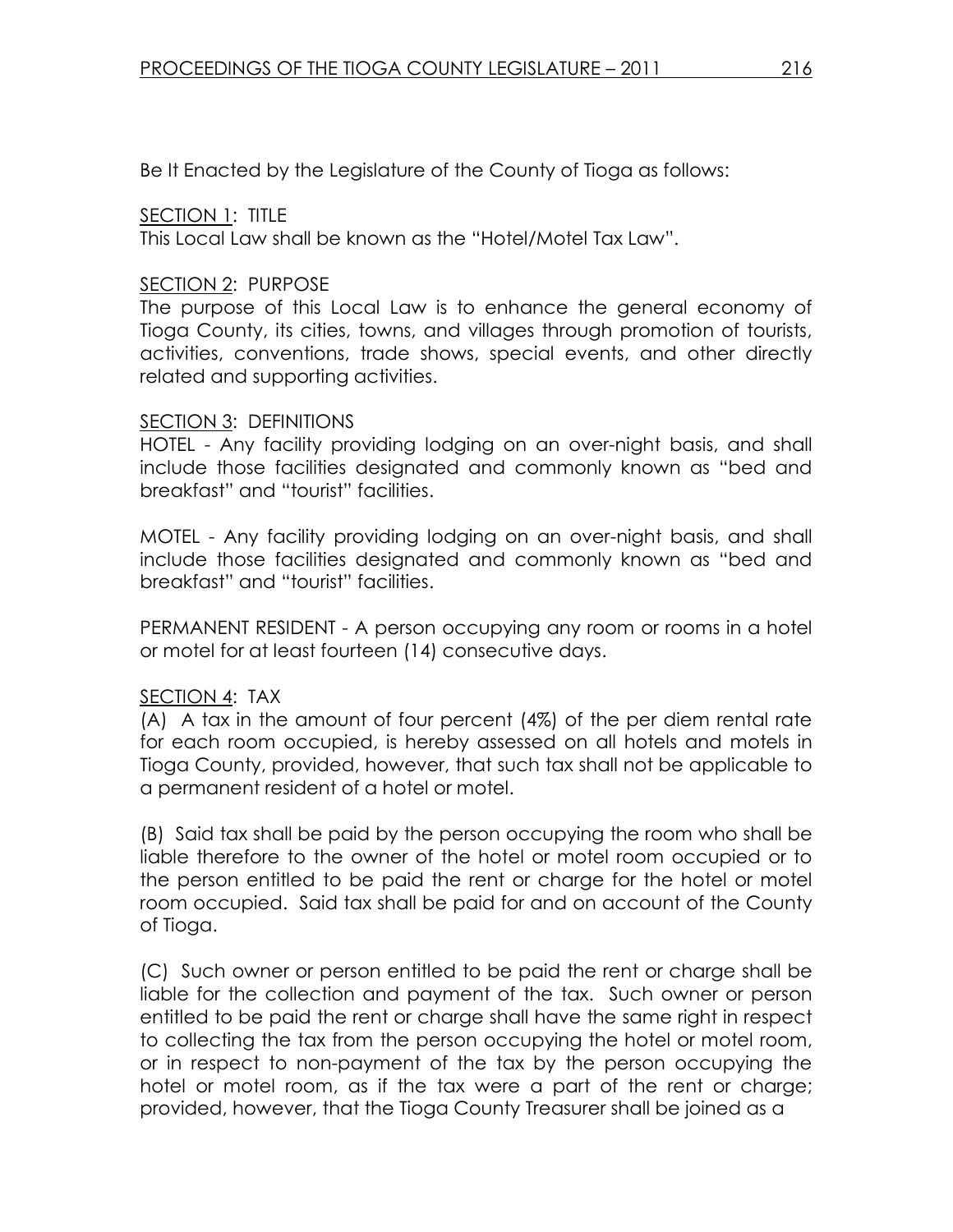part in any action or proceeding brought to collect the tax by the owner or by the person entitled to be paid the rent or charge.

(D) The filing of returns and the payment of the tax shall be paid to the Tioga County Treasurer on a quarterly basis by such means and in such manner as may be directed by the Tioga County Treasurer.

## SECTION 5: PENALTY AND INTEREST

There shall be a penalty for failure to file said return and pay over the tax to the Tioga County Treasurer on the date due in the amount of ten (10%) per cent of the amount of the tax due plus interest at the rate of one percent (1%) of such tax for each month of delay, excepting the first month after such return was required to be filed or such tax became due.

## SECTION 6: EXEMPTION

Such tax shall not be imposed on any transaction, by or with any of the following:

(A) The State of New York, or any public corporation (including a public corporation created pursuant to agreement or compact with another state or the dominion of Canada), improvement district or other political subdivision of the State.

(B) The United States of America, insofar as it is immune from taxation;

(C) Any corporation or association, or trust, or community chest, fund or foundation organized and operated exclusively for religious, charitable or educational purposes, or for the prevention of cruelty to children or animals, and no part of the net earnings of which inures to the benefit of any private shareholder or individual and no substantial part of the activities of which is carrying on propaganda, or otherwise attempting to influence legislation; provided, however, that nothing in this paragraph shall include an organization operated for the primary purpose of carrying on a trade or business for profit, whether or not all of its profits are payable to one or more organizations described in this paragraph.

## SECTION 7: JUDICIAL REVIEW

Any final determination of the amount of any tax payable hereunder shall be reviewable for error, illegality or unconstitutionality or any other reason whatsoever by a proceeding under article seventy-eight of the civil practice law and rules if application therefore is made to the supreme court within thirty days after the giving of the notice of such final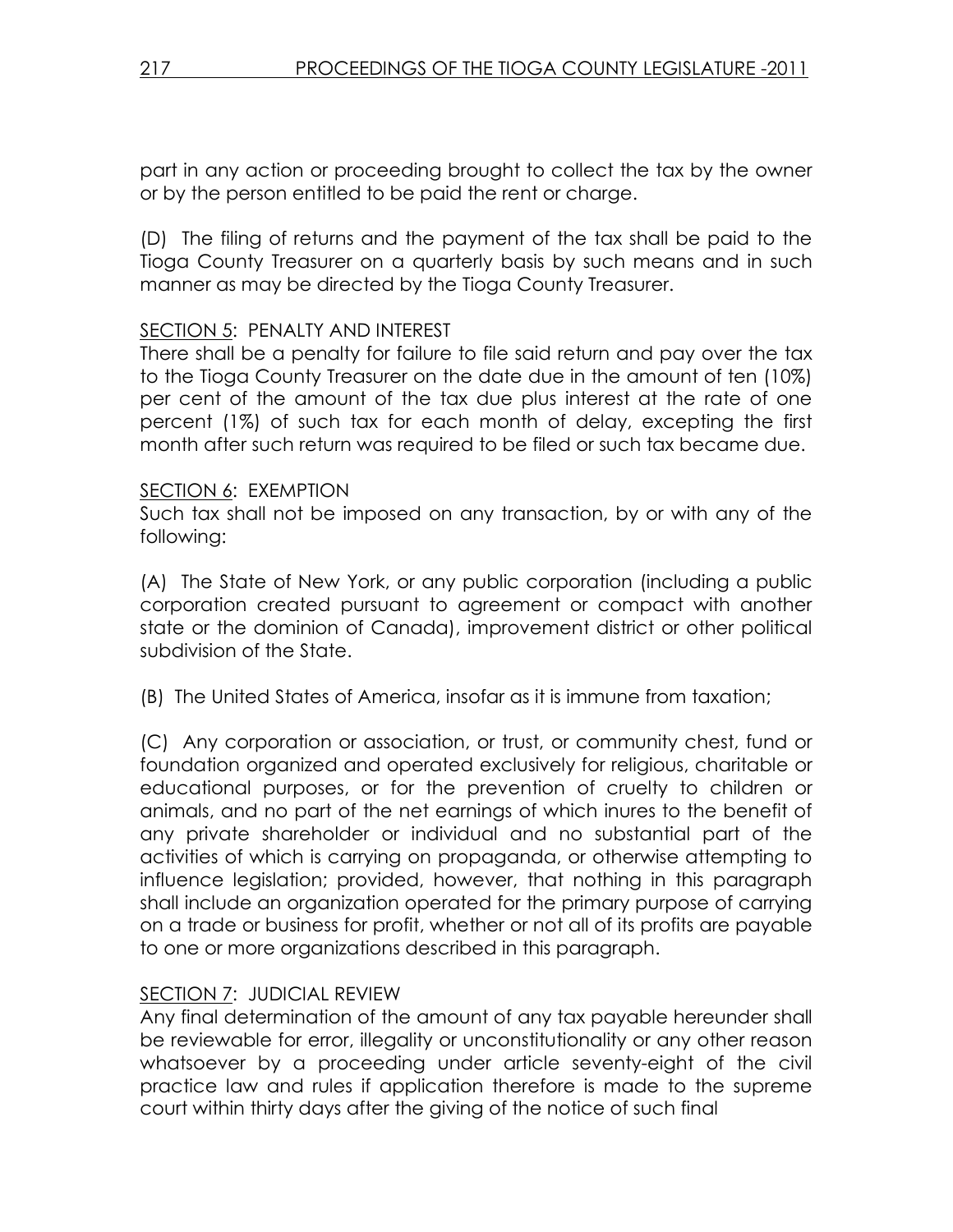determination, provided, however, that any such proceeding under article seventy-eight of the civil practice law and rules shall not be instituted unless:

(A) The amount of any tax sought to be reviewed, with such interest and penalties thereon as may be provided for, shall be first deposited and there is filed an undertaking, issued by a surety company authorized to transact business in this state and approved by the superintendent of insurance of this state as to solvency and responsibility, in such amount as a justice of the supreme court shall approve to the effect that if such proceeding be dismissed or the tax confirmed the petitioner will pay all costs and charges which may accrue in the prosecution of such proceeding; or

(B) At the option of the petitioner such undertaking may be in a sum sufficient to cover the taxes, interests and penalties stated in such determination plus the costs and charges which may accrue against it in the prosecution of the proceeding, in which event the petitioner shall not be required to pay such taxes, interest or penalties as a condition precedent to the application.

(C) Where any tax imposed hereunder shall have been erroneously, illegally or unconstitutionally collected and application for the refund thereof duly made to the Tioga County Treasurer, and he shall have made a determination denying such refund, such determination shall be reviewable by a proceeding under article seventy-eight of the civil practice law and rules, provided, however, that such proceeding is instituted within thirty days after the giving of the notice of such denial, that a final determination of tax due was not previously made, and that an undertaking is filed with the proper fiscal officer or officers in such amount and with such sureties as a justice of the supreme court shall approve to the effect that if such proceeding be dismissed or the tax confirmed, the petitioner will pay all costs and charges which may accrue in the prosecution of such proceeding.

## SECTION 8: LIMITATION OF TIME

Except in the case of a willfully false or fraudulent return with intent to evade the tax, no assessment of additional tax shall be made after the expiration of more than three years from the date of the filing of a return, provided, however, that where no return has been filed as provided by law the tax may be assessed at any time.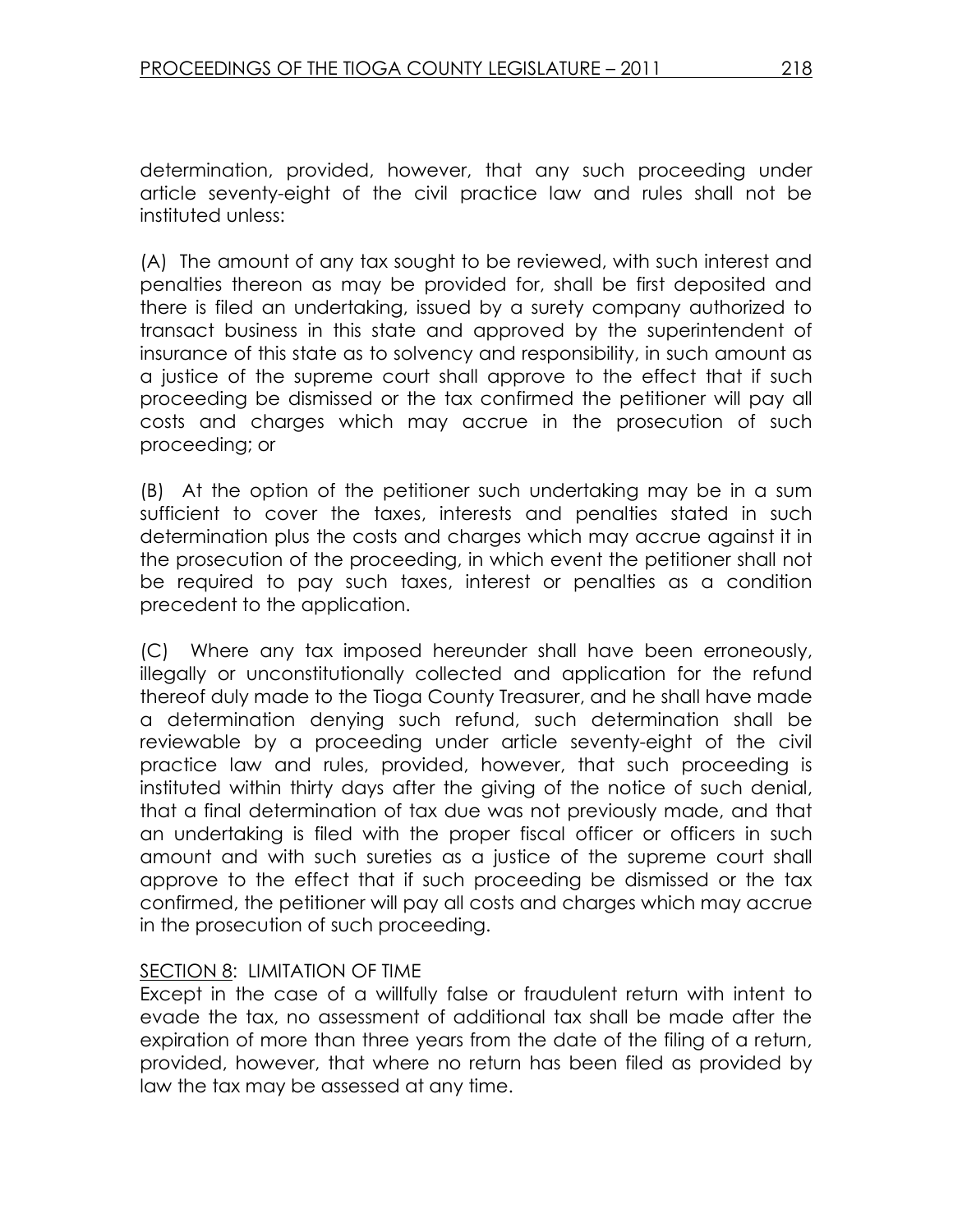## SECTION 9: APPLICATION OF FUNDS

All revenues resulting from the imposition of the tax under this local law shall be paid into the treasury of Tioga County and shall be credited to and deposited in the general fund of the County, thereafter to be allocated at the discretion of the County Legislature of the County of Tioga for the purposes of tourism and economic development; provided, however, that the County shall be authorized to retain up to a maximum of five percent of such revenue to defer the necessary expenses of the County in administering such tax. The revenue derived from the tax, after deducting the amount provided for administering such tax, shall be allocated to enhance the general economy of Tioga County, its cities, towns, and villages, through promotion of tourist activities, conventions, trade shows, special events, and other directly related and supporting activities.

#### SECTION 10: EFFECTIVE DATE

This local law shall become effective December 1, 2011 and shall remain in effect until November 30, 2014.

#### SECTION 11: SEVERABILITY

If any provision of this local law or the application thereof to any person or circumstance shall be held invalid, the remainder of this local law and the application of its provisions to other persons or circumstances shall not be affected thereby.

 Legislator Sullivan moved for the adoption of the following resolution, seconded by Legislator McEwen.

| REFERRED TO:          | ED&P COMMITTEE                                                            |
|-----------------------|---------------------------------------------------------------------------|
| RESOLUTION NO. 129-11 | <b>SCHEDULE PUBLIC HEARING</b><br>LOCAL LAW INTRODUCTORY<br>NO. D OF 2011 |

RESOLVED: That a public hearing shall be held on Local Law Introductory No. D of 2011 A Local Law providing for the collection of a hotel and motel tax in Tioga County in the Edward D. Hubbard Auditorium of the Tioga County Office Building, 56 Main Street, Owego, New York 13827 on Thursday, July 7, 2011 at 1:00 P.M. All persons desiring to present written or oral comments may do so at said time.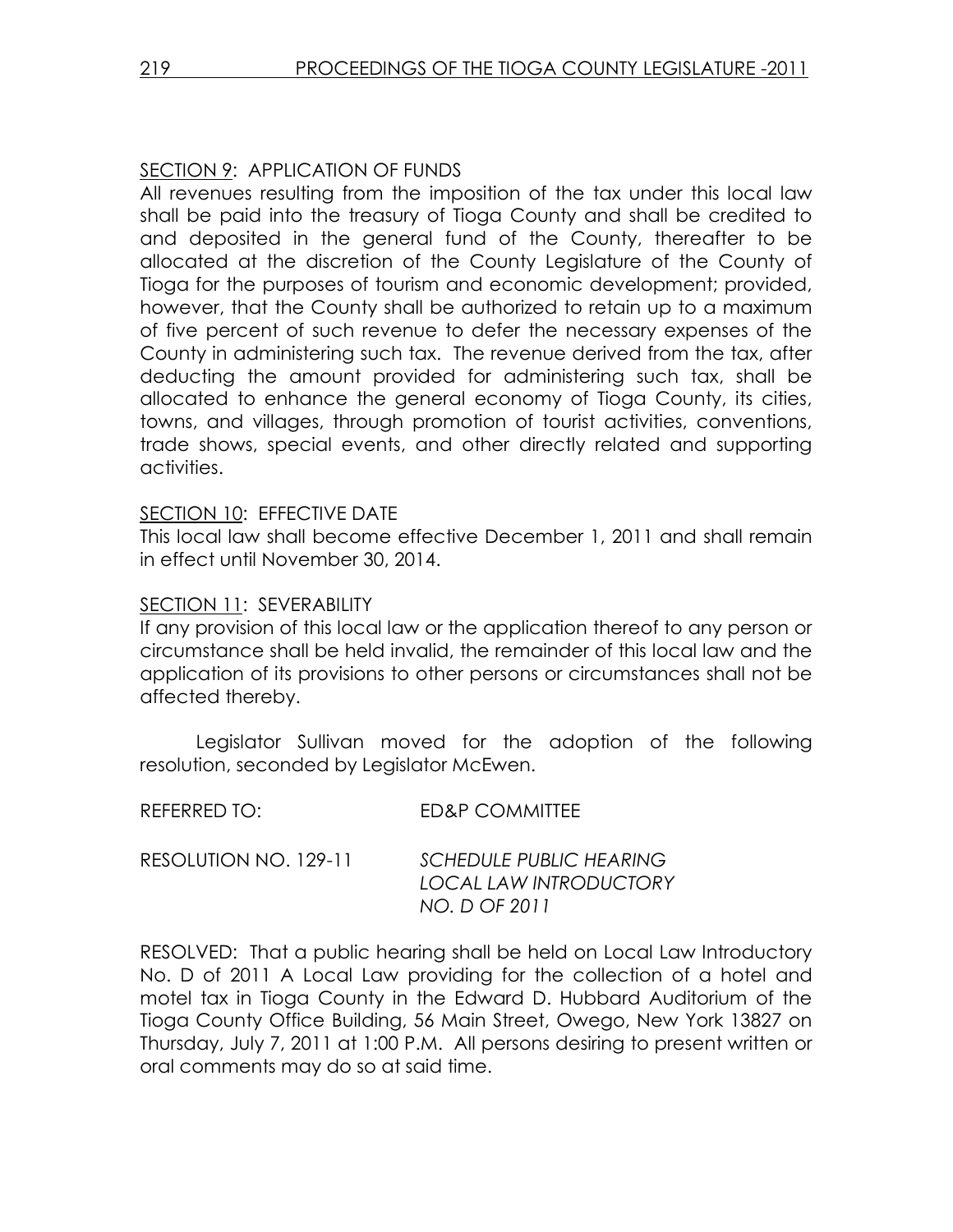## ROLL CALL VOTE

Yes – Legislators Quinlan, Roberts, Sauerbrey, Sullivan, Hollenbeck, Huttleston, McEwen, and Weston.

No –None.

Absent –Legislator Monell.

RESOLUTION ADOPTED.

Legislator McEwen introduced Local Law Introductory No. E of 2011

County of Tioga

Local Law No. of the Year 2011.

A Local Law maintaining the current rate of taxes on sales and uses of tangible personal property and on certain services, and on occupancy of hotel rooms and amusement charges, pursuant to Article 29 of the Tax Law of the State of New York.

Be It Enacted by the Legislature of the County of Tioga as follows:

SECTION 1:

The first sentence of Section Two of Local Law No. 1 for 1968, as amended, is hereby amended to read as follows:

## SECTION 2:

Imposition of sales tax.

On and after September 1, 1984, there is hereby imposed and there shall be paid a tax of three percent upon, and for the period commencing December 1, 2011, and ending November 30, 2013 there is hereby imposed and there shall be paid an additional tax of one percent upon:

SECTION 2:

Section 2-A of Local Law No. 1 of 1968, as amended, is hereby amended to read as follows: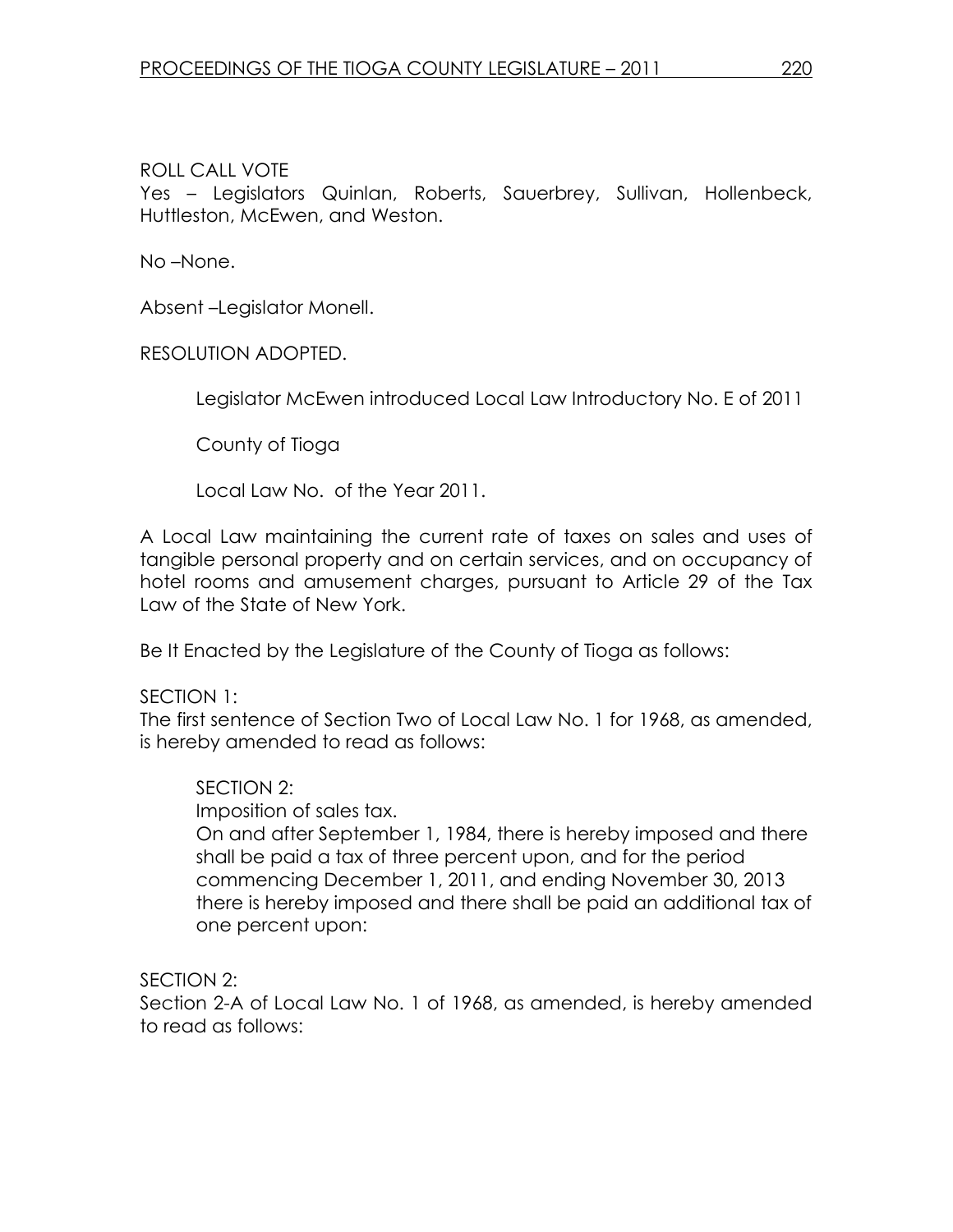#### SECTION 2-a:

Tax rate on certain energy sources and related services. (a) Notwithstanding the rate of tax set forth in Section 2 of this Local Law, on and after March 1, 1994, and through November 30, 2013, the taxes imposed on the receipts from the retail sale of fuel oil and coal used for residential purposes; the receipts from the retail sale of wood used for residential heating purposes; and the receipts from every sale, other than for resale, of propane (except when sold in containers of less than one hundred pounds), natural gas, electricity, steam and gas, electric and steam services used for residential purposes shall be paid at the rate of three percent. The provisions of this subdivision shall not apply to a sale of (i) diesel motor fuel which involves a delivery at a filling station or into a repository which is equipped with a hose or other apparatus by which such fuel can be dispensed into the fuel tank of a motor vehicle and (ii) enhanced diesel motor fuel except in the case of a sale of such enhanced diesel motor fuel used exclusively for residential purposes which is delivered into a storage tank which is not equipped with a hose or other apparatus by which such fuel can be dispensed into the fuel tank of a motor vehicle and such storage tank is attached to the heating unit burning such fuel, provided that each delivery of such fuel of over four thousand five hundred gallons shall be evidenced by a certificate signed by the purchaser stating that the product will be used exclusively for residential purposes.

(b) Notwithstanding the rate of tax set forth in section 4 of this Local Law for the purposes of clause (A) of subdivision (a) thereof, on and after March 1, 1994, and through November 30, 2013, the compensating use tax imposed by such section on the use of fuel oil and coal used for residential purposes and wood used for residential heating purposes shall be at the rate of three percent of the consideration given or contracted to be given for such property or for the use of such property, plus the cost of transportation except where such cost is separately stated in the written contract, if any, and on the bill rendered to the purchaser. The provisions of this subdivision shall not apply to a use of (i) diesel motor fuel which involves a delivery at a filling station or into a repository which is equipped with a hose or other apparatus by which such fuel can be dispensed into the fuel tank of a motor vehicle and (ii) enhanced diesel motor fuel except in the case of a use of such enhanced diesel motor fuel used exclusively for residential purposes which is delivered into a storage tank which is not equipped with a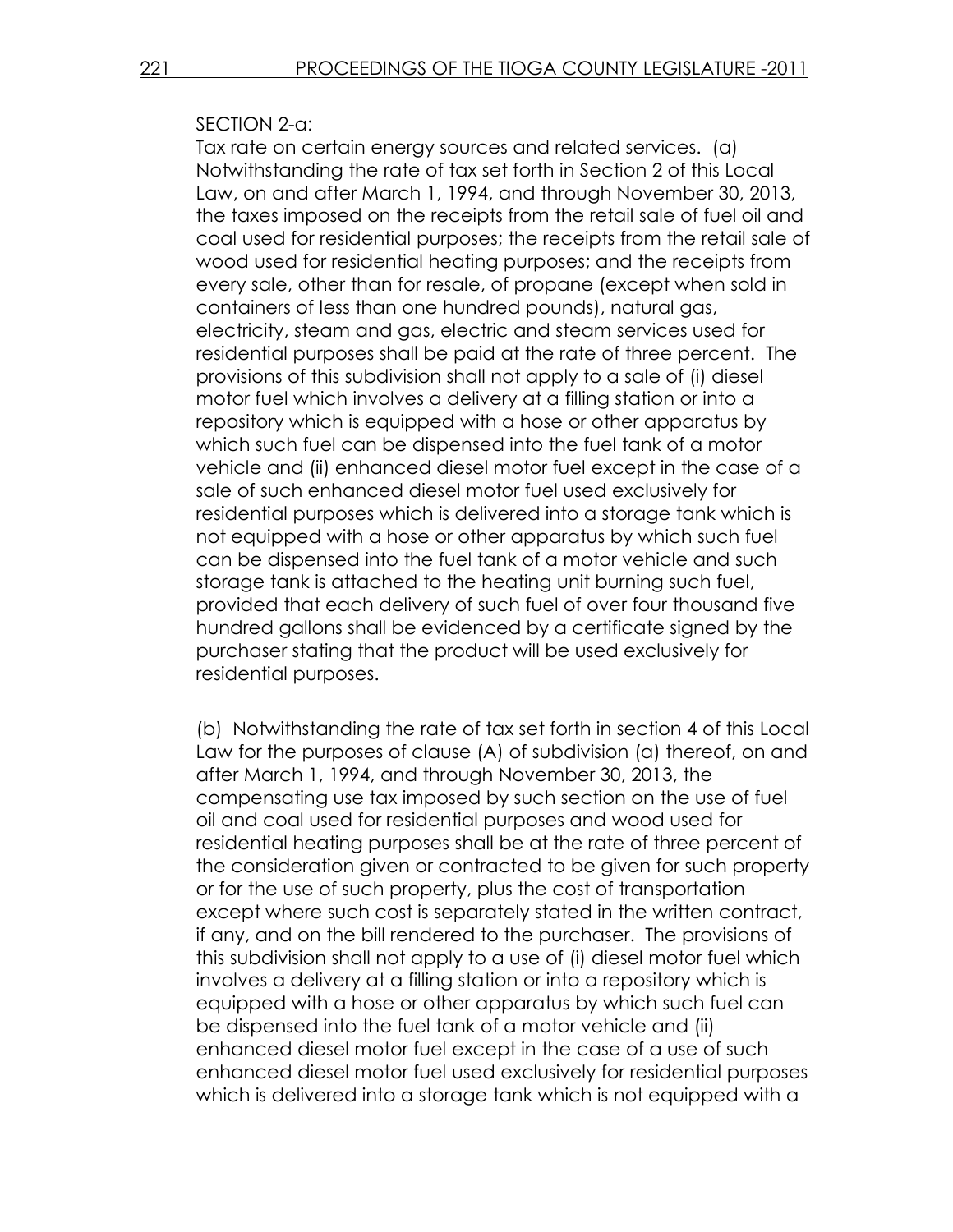hose or other apparatus by which such fuel can be dispensed into the fuel tank of a motor vehicle and such storage tank is attached to the heating unit burning such fuel.

(c) The rate set forth in this section shall apply to receipts from all retail sales and uses described in this section made, rendered or arising therefrom on or after March 1, 1994, and before December 1, 2013, although made or rendered under a prior contract, if a delivery or transfer of possession of such property or services is made during said period. Where such property or service is sold on a monthly, quarterly or other term basis and the bills for such property or service are based on meter readings, the amount received on each bill for such property or service for a month or quarter or other term shall be a receipt subject to the rate of tax set forth in this section, but such rate shall be applicable to all bills based on meters read on or after March 1, 1994, and before December 1, 2013, only where more than one-half of the number of days included in the month or other periods billed are days subsequent to February 28, 1994, and before December 1, 2013.

(d) Where a residence is a part of a multiple dwelling or other premises consisting of residential and non-residential units, or where a portion of a residence is used for non-dwelling purposes including the conduct of a trade or business, the same rules or regulations shall be applicable that have been established by the Commissioner of Taxation and Finance in order to allocate to such residence the portion of the sale of energy sources or services attributable to the residential portion.

(e) If the Commissioner of Taxation and Finance has prescribed a certificate to be taken by the vender of the energy sources or services specified in subdivision (a) of this section from the purchaser of such energy sources or services, such certificate shall be applicable for the purposes of this section. Where a certificate is required, unless such vendor shall have received such certificate in such form as the Commissioner of Taxation and Finance may prescribe, signed by the purchaser and setting forth his name and address, together with such other information as such commissioner may require, stating that the premises, for which such energy sources or services are purchased, is used solely as a residence or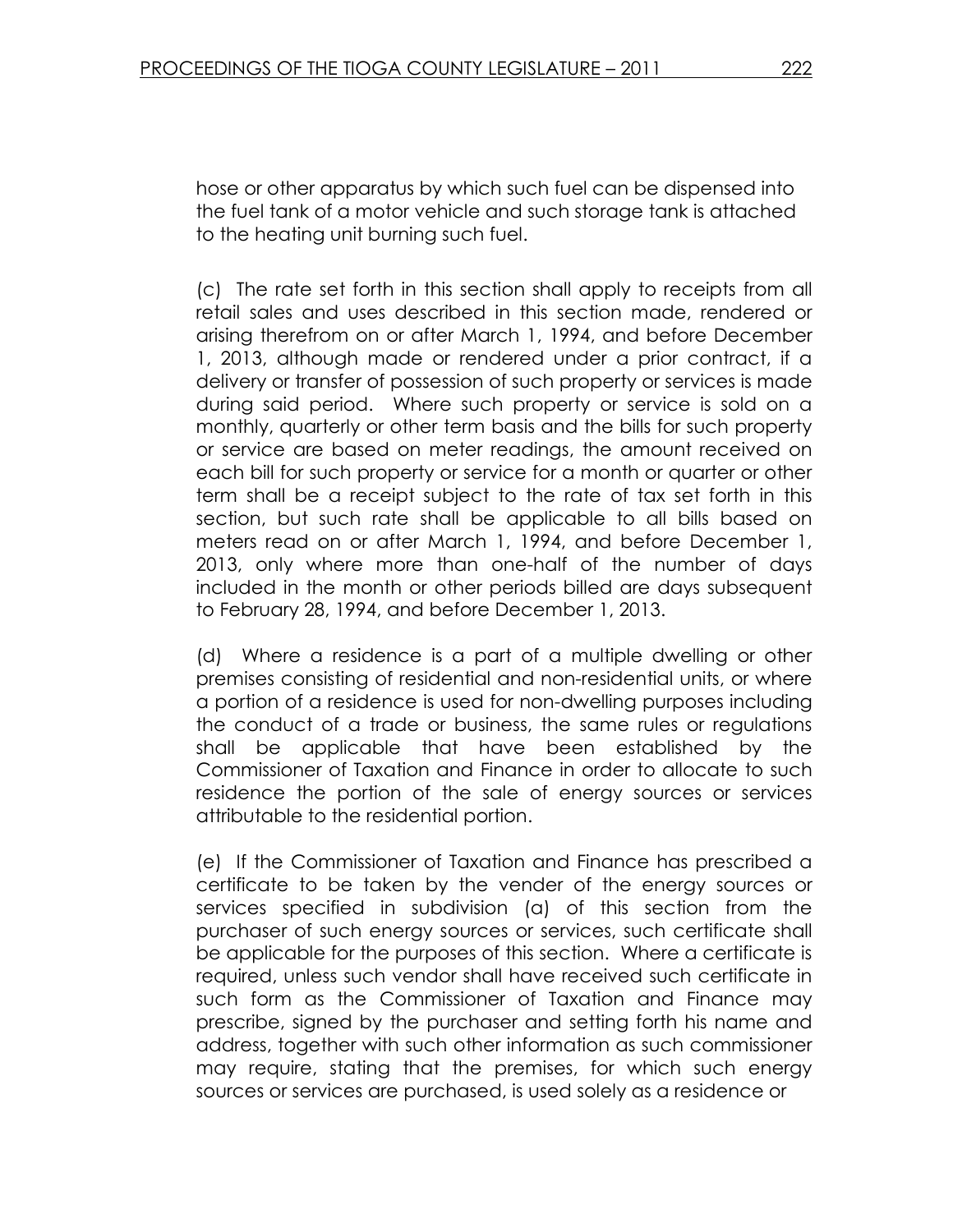identifying the residential portion of premises, for which such energy sources or services are purchased including instances where a multiple dwelling unit or other premises consists of residential and non-residential units or where a portion of a residence is used for non-dwelling purposes, such as the conduct of a trade or business, the provisions of this section shall not apply and the tax shall be imposed at the rate provided for in sections 2 and 4 of this Local Law. No further certificate need be furnished for any subsequent purchase for such premises if the information set forth in the certificate last furnished the vendor has not materially changed, except that in the case of exempt purchases of enhanced diesel motor fuel in amounts of over forty-five hundred gallons, a separate certificate must be furnished for each purchase.

#### SECTION 3:

Section Three of Local Law No. 1 of 1968, as amended, is hereby amended by adding a new subdivision (h) to read as follows:

(h) With respect to the additional tax of one percent imposed for the period commencing December 1, 2011, and ending November 30, 2013, the provisions of subdivisions (a), (b), (c), (d) and (e) of this section apply, except that for the purposes of this subdivision, all references in said subdivisions (a), (b), (c) and (d) to an effective date shall be read as referring to December 1, 2011, all references in said subdivision (a) to the date four months prior to the effective date shall be read as referring to August 1, 2011, and the reference in subdivision (b) to the date immediately preceding the effective date shall be read as referring to November 30, 2013. Nothing herein shall be deemed to exempt from tax at the rate in effect prior to December 1, 2011, any transaction which may not be subject to the additional tax imposed effective on that date.

#### SECTION 4:

Section Four of Local Law No. 1 of 1968, as amended, is hereby amended to read as follows: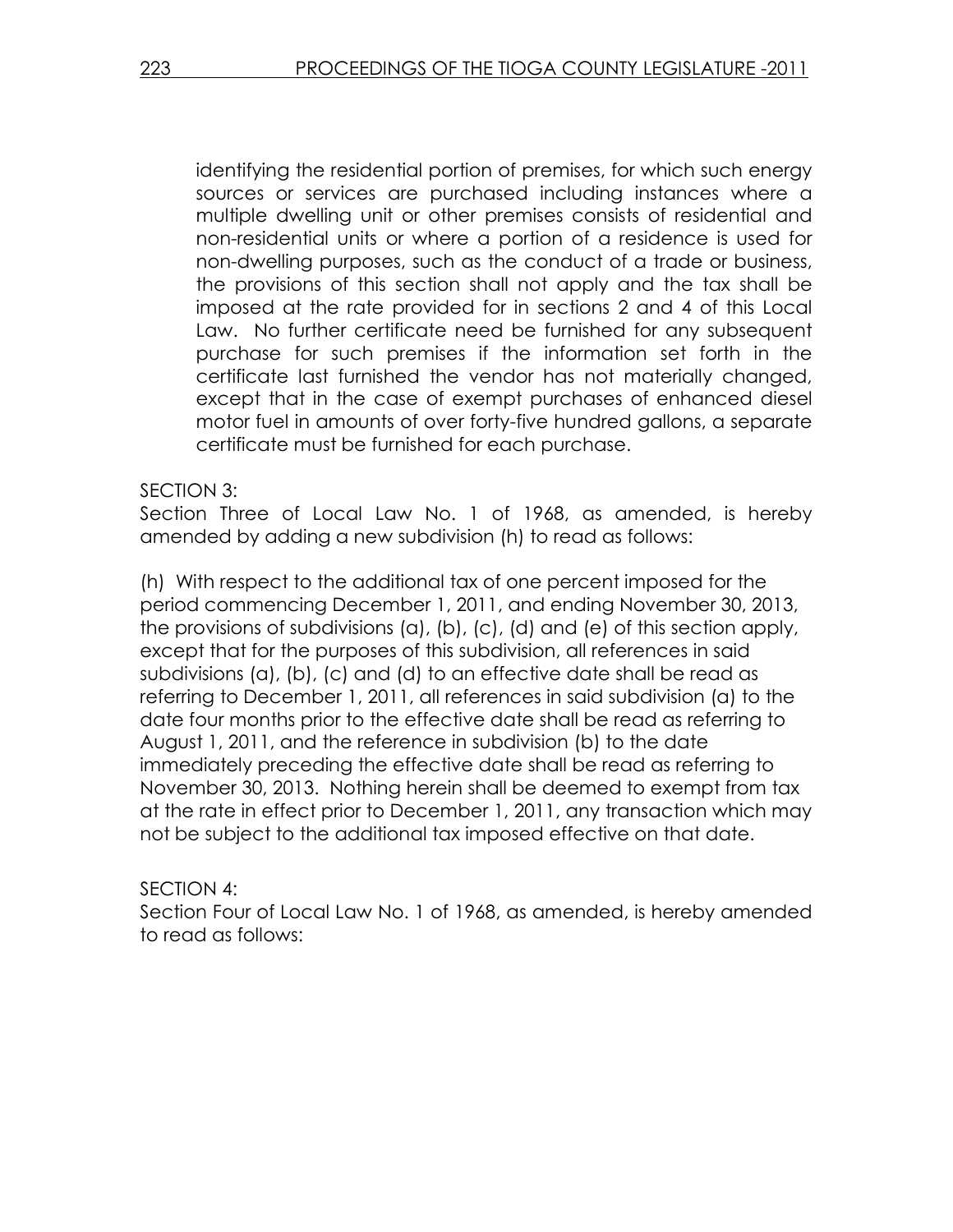#### SECTION 4:

Imposition of compensating use tax.

(a) Except to the extent that property or services have already been or will be subject to the sales tax under this enactment, there is hereby imposed on every person a use tax for the use within this taxing jurisdiction on and after December 1, 2011, except as otherwise exempted under this enactment, (A) of any tangible personal property purchased at retail, (B) of any tangible personal property (other than computer software used by the author or other creator) manufactured, processed or assembled by the user, (i) if items of the same kind of tangible personal property are offered for sale by him in the regular course of business or (ii) if items are used as such or incorporated into a structure, building or real property, by a contractor, subcontractor or repairman in erecting structures or buildings, or building on, or otherwise adding to, altering, improving, maintaining, servicing or repairing real property, property or land, as the terms real property, property or land are defined in the real property tax law, if items of the same kind are not offered for sale as such by such contractor, subcontractor or repairman or other user in the regular course of business, (C) of any of the services described in paragraphs (1), (7) and (8) of subdivision (c) of section two, (D) of any tangible personal property, however acquired, where not acquired for purposes of resale, upon which any of the services described under paragraphs (2), (3) and (7) of subdivision (c) of section two have been performed, (E) of any telephone answering service described in subdivision (b) of section two and (F) of any computer software written or otherwise created by the user if the user offers software of a similar kind for sale as such or as a component part of other property in the regular course of business.

(b) For purposes of clause (A) of subdivision (a) of this section, for the period commencing December 1, 2011, and ending November 30, 2013, the tax shall be at the rate of four percent, and on and after December 1, 2013, the tax shall be at the rate of three percent, of the consideration given or contracted to be given for such property, or for the use of such property, including any charges for shipping or delivery as described in paragraph three of subdivision (b) of section one, but excluding any credit for tangible personal property accepted in part payment and intended for resale.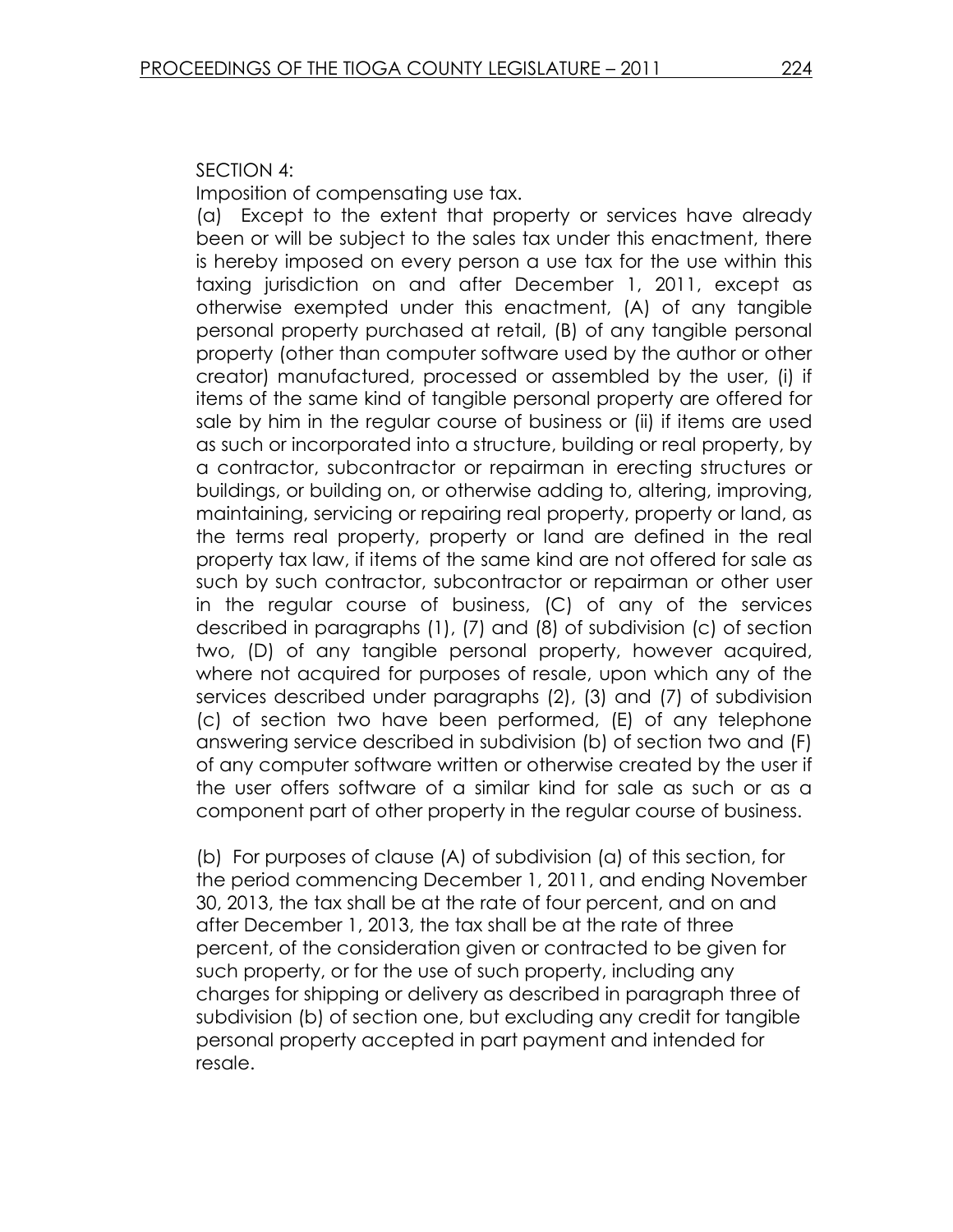(c) For purposes of subclause (i) of clause (B) of subdivision (a) of this section, for the period commencing December 1, 2011, and ending November 30, 2013, the tax shall be at the rate of four percent, and on and after December 1, 2013, the tax shall be at the rate of three percent, of the price at which items of the same kind of tangible personal property are offered for sale by the user, and the mere storage, keeping, retention or withdrawal from storage of tangible personal property by the person who manufactured, processed or assembled such property shall not be deemed a taxable use by him.

(d) For purposes of subclause (ii) of clause (B) of subdivision (a) of this section, for the period commencing December 1, 2011, and ending November 30, 2013, the tax shall be at the rate of four percent, and on and after December 1, 2013, the tax shall be at the rate of three percent, of the consideration given or contracted to be given for the tangible personal property manufactured, processed or assembled into the tangible personal property the use of which is subject to tax, including any charges for shipping or delivery as described in paragraph three of subdivision (b) of section one.

(e) Notwithstanding the foregoing provisions of this section, for purposes of clause (B) of subdivision (a) of this section, there shall be no tax on any portion of such price which represents the value added by the user to tangible personal property which he fabricates and installs to the specifications of an addition or capital improvement to real property, property or land, as the terms real property, property or land are defined in the real property tax law, over and above the prevailing normal purchase price to such fabrication of such tangible personal property which a manufacturer, producer or assembler would charge an unrelated contractor who similarly fabricated and installed such tangible personal property to the specifications of an addition or capital improvement to such real property, property or land.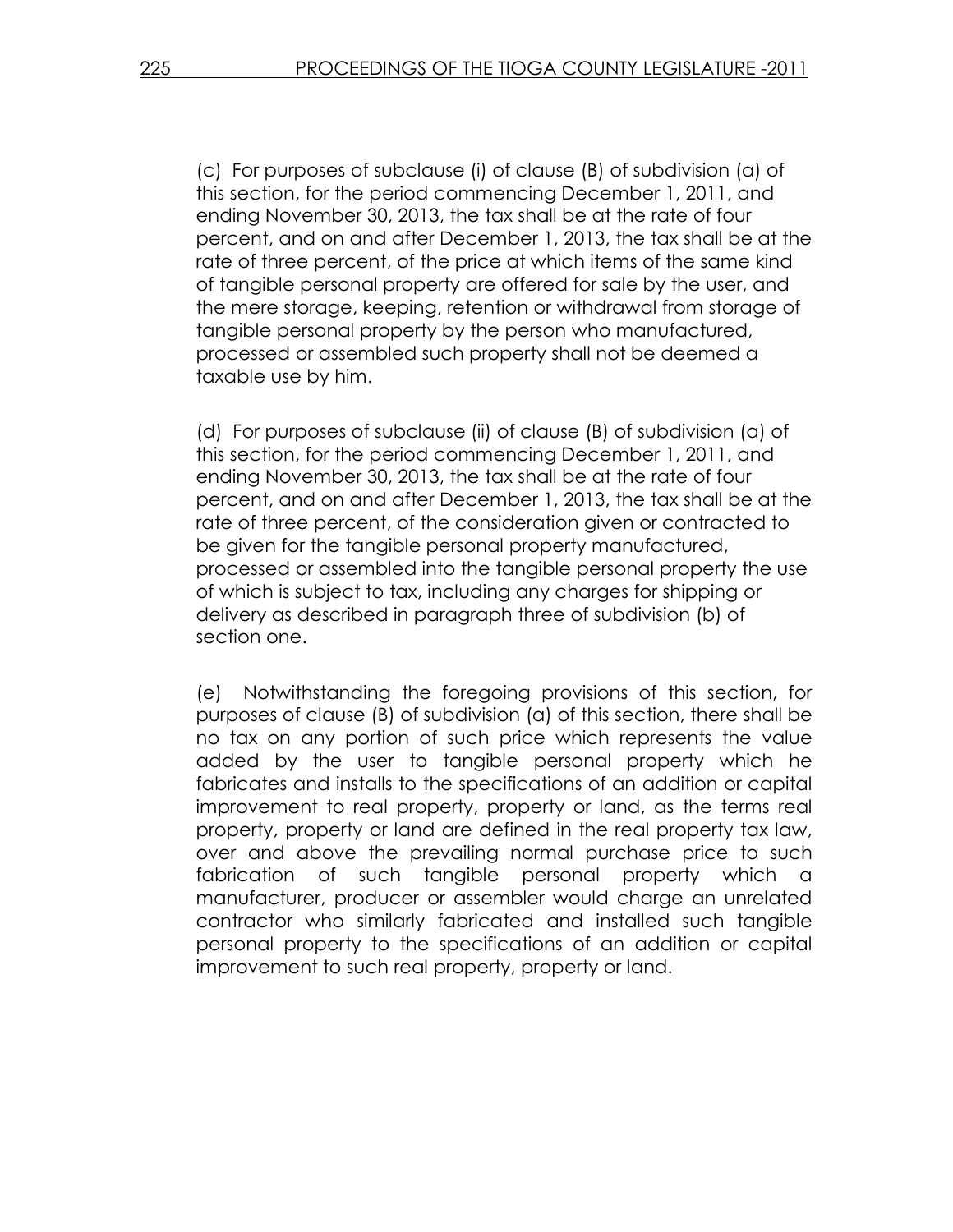(f) For purposes of clauses (C), (D) and (E) of subdivision (a) of this section, for the period commencing December 1, 2011, and ending November 30, 2013, the tax shall be at the rate of four percent, and on and after December 1, 2013, the tax shall be at the rate of three percent, of the consideration given or contracted to be given for the service, including the consideration for any tangible personal property transferred in conjunction with the performance of the service and also including any charges for shipping and delivery of the property so transferred and of the tangible personal property upon which the service was performed as such charges are described in paragraph three of subdivision (b) of section one.

(g) For purposes of clause (F) of subdivision (a) of this section, for the period commencing December 1, 2011, and ending November 30, 2013, the tax shall be at the rate of four percent, and on and after December 1, 2013, the tax shall be at the rate of three percent, of the consideration given or contracted to be given for the tangible personal property which constitutes the blank medium, such as disks or tapes, used in conjunction with the software, or for the use of such property, and the mere storage, keeping, retention or withdrawal from storage of computer software described in such clause (F) by its author or other creator shall not be deemed a taxable use by such person.

#### SECTION 5:

Subdivision (1) of Section 11 of Local Law No. 1 of 1968, as amended, is hereby amended by adding a new paragraph (C) to read as follows:

(C) With respect to the additional tax of one percent imposed for the period beginning December 1, 2011, and ending November 30, 2013, in respect to the use of property used by the purchaser in this County prior to December 1, 2011.

## SECTION 6:

Subdivision (c) of Section Fourteen of Local Law No. 1 of 1968, as amended, is hereby amended to read as follows: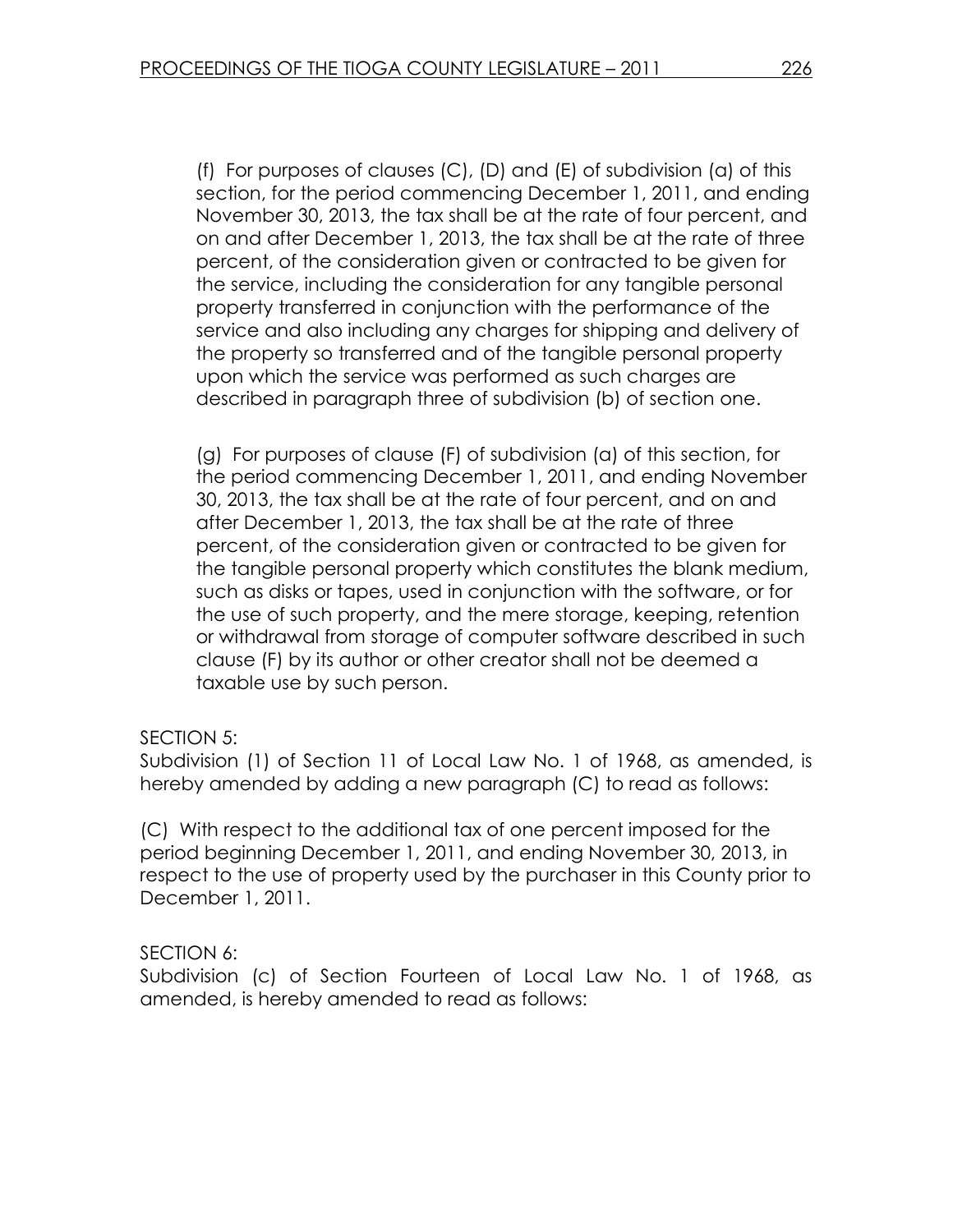(c) Notwithstanding any provision of this local law or other law to the contrary, one-half of the net collections received by the County from the additional one percent rate of sales and compensating use taxes imposed, respectively, by sections two and four of this local law for the period December 1, 2011, through November 30, 2013, shall be deposited in the general fund of the County and retained for County purposes, and one-half of such net collections shall be deposited by the County in a capital reserves fund. Disbursements from such capital reserves fund shall be made solely for the purposes of capital projects and repaying any debts incurred for such capital projects in the County.

SECTION 7:

This enactment shall take effect on December 1, 2011.

 Legislator McEwen moved for the adoption of the following resolution, seconded by Legislator Hollenbeck.

REFERRED TO: FINANCE COMMITTEE

RESOLUTION NO. 130-11 SCHEDULE PUBLIC HEARING LOCAL LAW INTRODUCTORY NO. E OF 2011

RESOLVED: That a public hearing shall be held on Local Law Introductory No. E of 2011 A Local Law maintaining the current rate of taxes on sales and uses of tangible personal property and on certain services, and on occupancy of hotel rooms and amusement charges, pursuant to Article 29 of the Tax Law of the State of New York in the Edward D. Hubbard Auditorium of the Tioga County Office Building, 56 Main Street, Owego, New York 13827 on Thursday, July 7, 2011 at 1:05 P.M. All persons desiring to present written or oral comments may do so at said time.

ROLL CALL VOTE

Yes – Legislators Quinlan, Roberts, Sauerbrey, Sullivan, Hollenbeck, Huttleston, McEwen, and Weston.

No –None.

Absent –Legislator Monell.

RESOLUTION ADOPTED.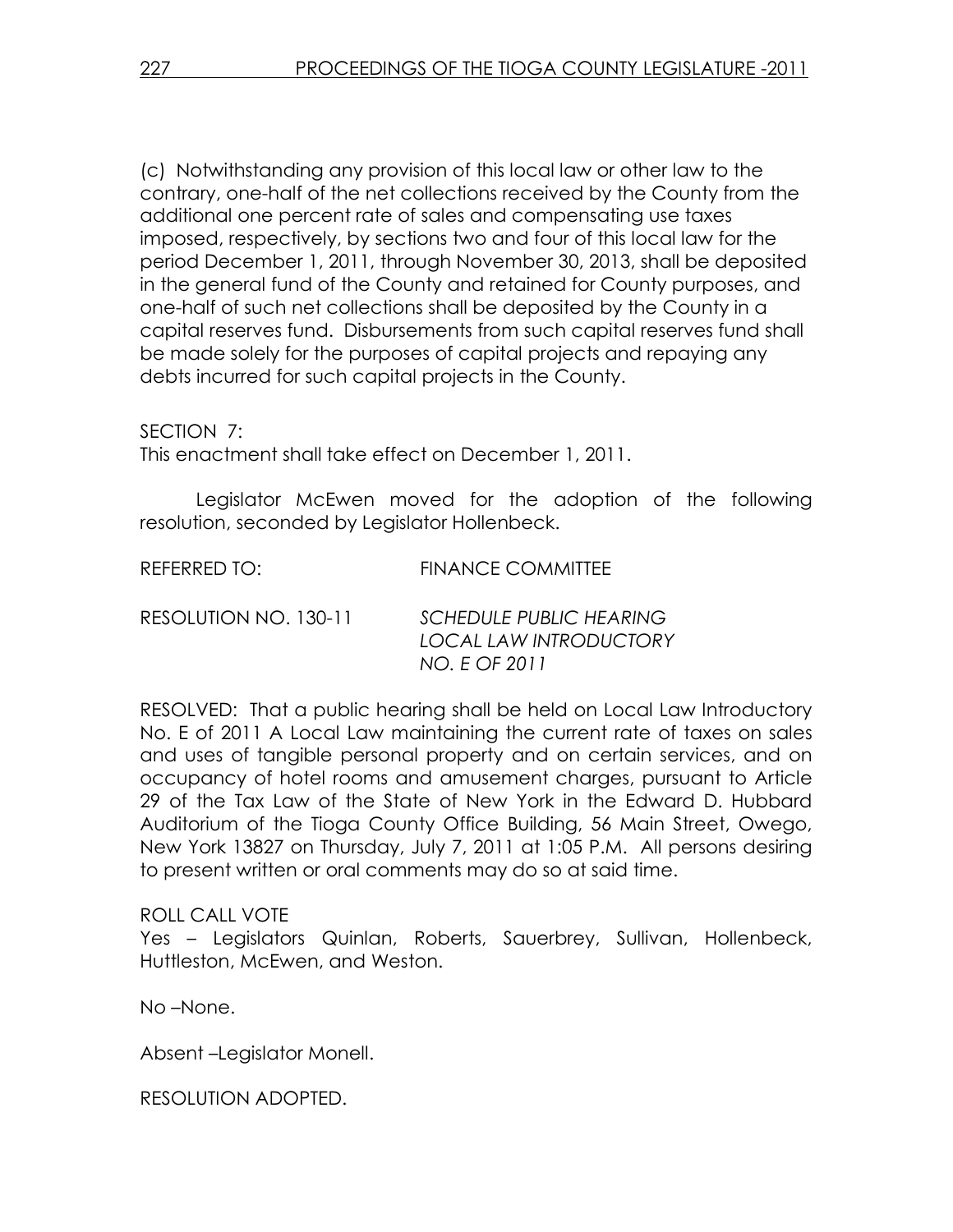Legislator McEwen moved for the adoption of the following resolution, seconded by Legislator Hollenbeck.

| REFERRED TO:          | <b>FINANCE COMMITTEE</b> |
|-----------------------|--------------------------|
| RESOLUTION NO. 131-11 | ERRONEOUS ASSESSMENT     |

WHEREAS: A Supreme Court Order has reduced the assessments for property no. 1878 and property no. 1879 assessed to American Tower Corp in the 2011 tax roll of the Town of Barton; and

TOWN OF BARTON

WHEREAS: The taxable value of both property no. 1878 and no. 1879 has been reduced from \$400,000 to \$250,000 for 2011 tax purposes; and

WHEREAS: Property no. 1878 is in roll section 6, Special Franchise, and was paid to the County Treasurer on 5/13/11, and property no. 1879 is roll section 1 and was paid to the Town of Barton tax collector on 2/28/11; be it therefore

RESOLVED: That the County Treasurer's office issue a refund of \$3,362.32 for overpayment of the 2011 taxes on properties no. 1878 and 1879, and the refund be issued to the Office of Patrick J. Raymond, as attorney for American Tower Corporation; and be it further

RESOLVED: That the erroneous town tax of \$582.16 be charged back to the Town of Barton, and the erroneous fire tax of \$268.56 be charged back to the Barton Fire District; and be it further

RESOLVED: That the erroneous solid waste tax of \$100.80 be charged back to the Solid Waste Fund; and be it further

RESOLVED: That the erroneous county tax of \$2,410.80 be charged to the proper account in the records of the County Treasurer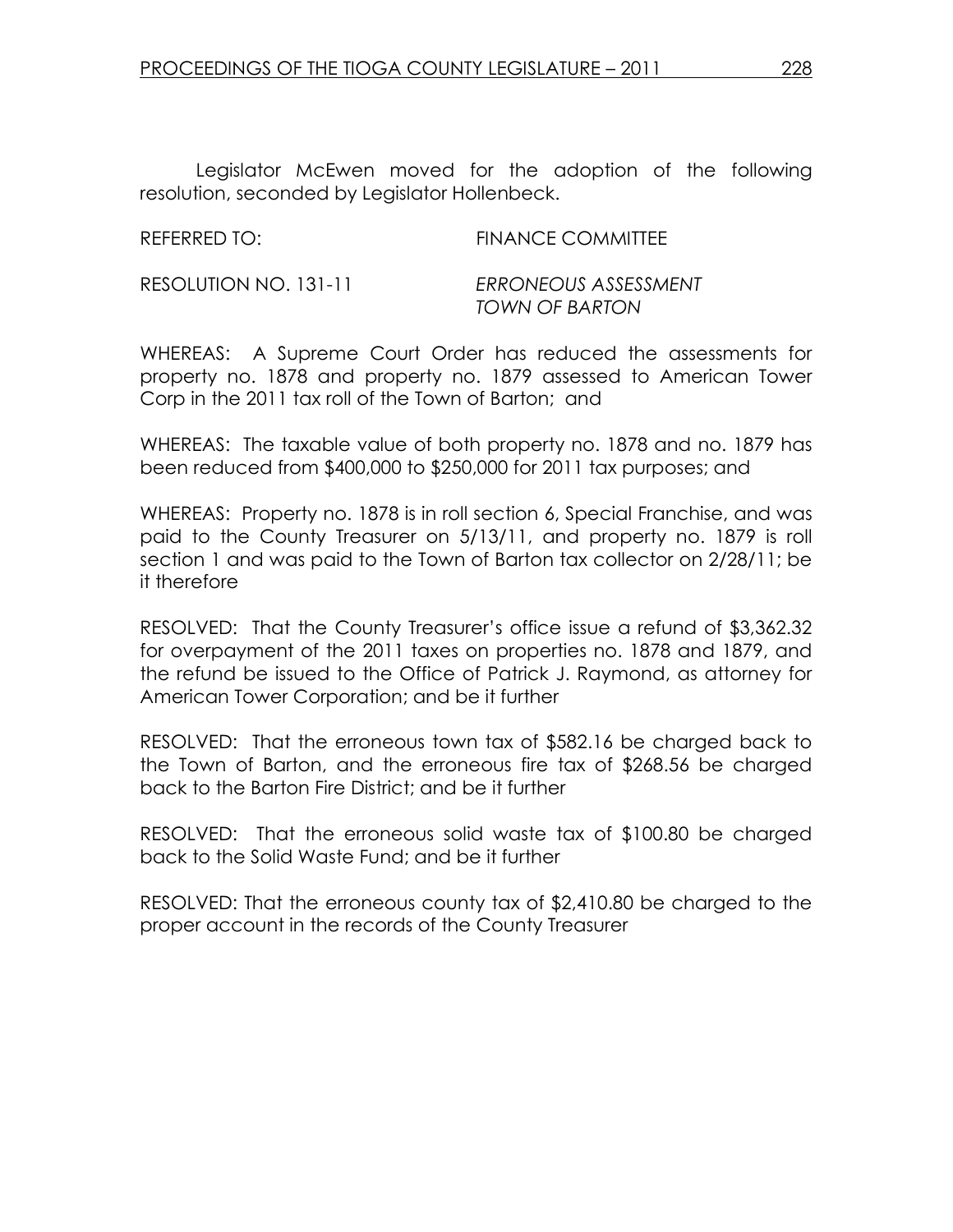ROLL CALL VOTE Yes – Legislators Quinlan, Roberts, Sauerbrey, Sullivan, Hollenbeck, Huttleston, McEwen, and Weston.

No –None.

Absent –Legislator Monell.

RESOLUTION ADOPTED.

 Legislator Huttleston moved for the adoption of the following resolution, seconded by Legislator Hollenbeck.

| REFERRED TO:          | HEALTH & HUMAN SERVICES COMMITTEE<br><b>FINANCE COMMITTEE</b> |
|-----------------------|---------------------------------------------------------------|
| RESOLUTION NO. 132-11 | APPROPRIATION OF FUNDS<br>DEPARTMENT OF SOCIAL SERVICES       |

WHEREAS: Tioga County has been allocated \$36,873 in Summer Youth Employment funding; and

WHEREAS: Broome-Tioga BOCES has agreed to administer the program; and

WHEREAS: The program will allow thirty-one (31) TANF-eligible youth in Tioga County to obtain employment from July 12, 2011 through August 19, 2011; therefore be it

RESOLVED: That Tioga County accepts and allocates \$36,873 for the Summer Youth Employment program in Tioga County as follows:

|  | From: A4610.00 Federal Aid: Administration | \$36,873 |
|--|--------------------------------------------|----------|
|  | A6010.40.140 Contracting Services          | \$36,873 |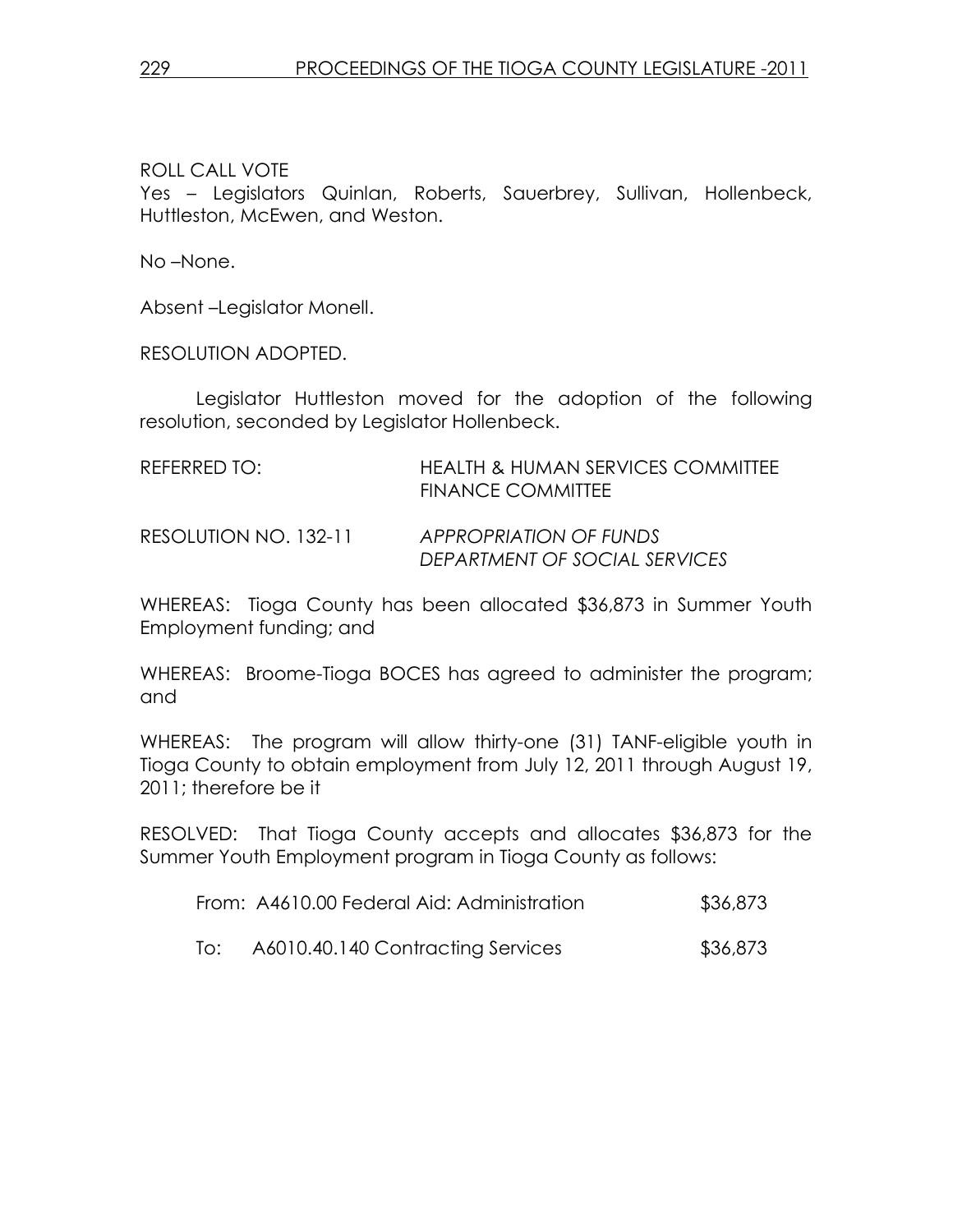## ROLL CALL VOTE

Yes – Legislators Quinlan, Roberts, Sauerbrey, Sullivan, Hollenbeck, Huttleston, McEwen, and Weston.

No –None.

Absent –Legislator Monell.

RESOLUTION ADOPTED.

 Legislator Sullivan moved for the adoption of the following resolution, seconded by Legislator McEwen.

# REFERRED TO: INFORMATION TECHNOLOGY COMMITTEE FINANCE COMMITTEE

RESOLUTION NO. 133-11 ENCUMBER FUNDS FROM

STATE AID – RECORDS MANAGEMENT #0580-11-0856

WHEREAS: Records Management was awarded a Local Government Records Management Improvement Fund Grant (Project # 0580-11-0856) in the amount of \$10,694; and

WHEREAS: This funding was appropriated in 2010 and unspent funds remain which need to be re-appropriated in 2011; therefore be it

RESOLVED: That the remaining funds in the Local Government Records Management Improvement Fund Grant (Project #0580-11-0856) be reappropriated in 2011 as follows:

From: State Aid-Records Management #0580-11-0856 A3060 \$5,347.00

To: Records Management-Contracting Services A1460.41.140 \$5,347.00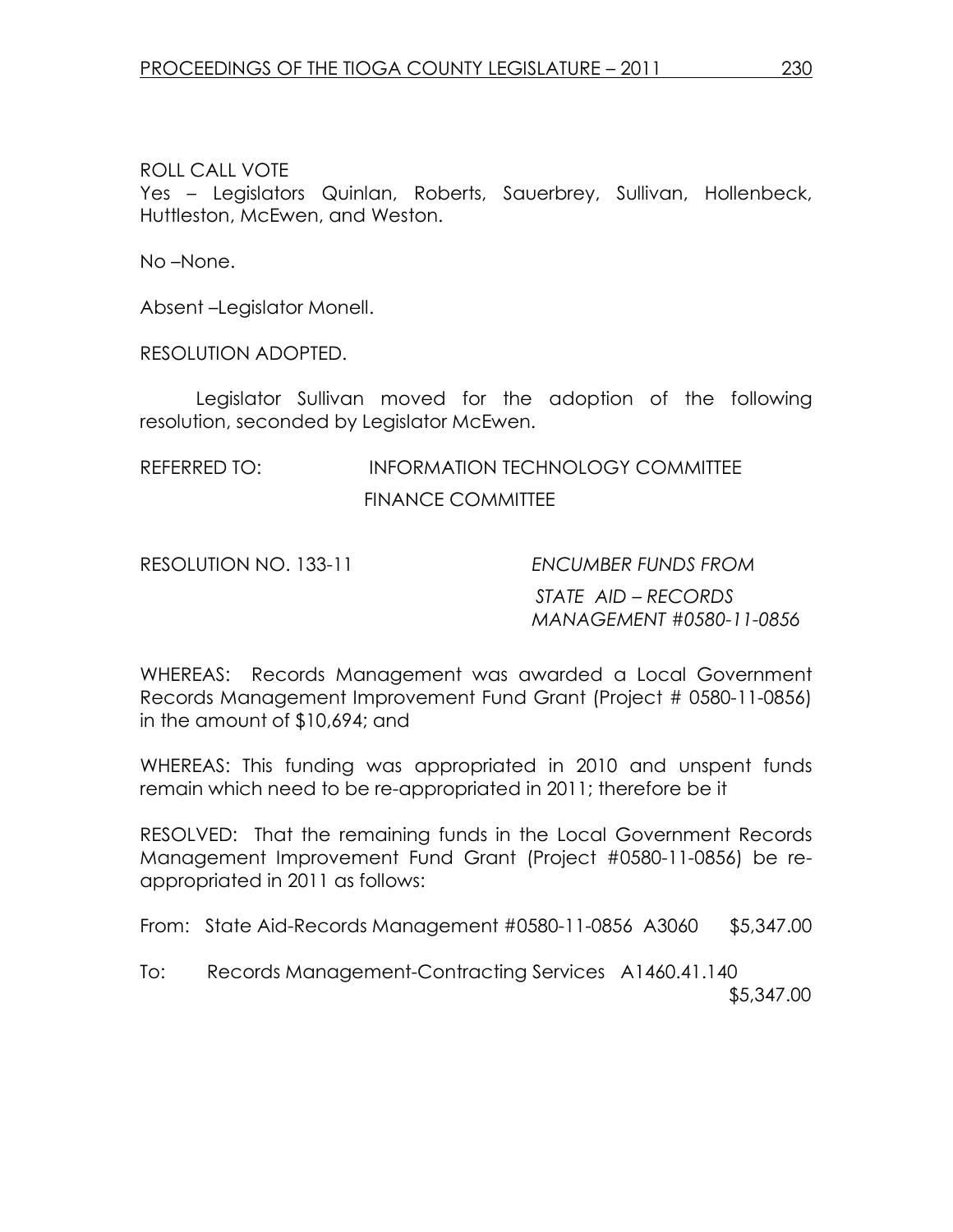ROLL CALL VOTE Yes – Legislators Quinlan, Roberts, Sauerbrey, Sullivan, Hollenbeck, Huttleston, McEwen, and Weston.

No –None.

Absent –Legislator Monell.

RESOLUTION ADOPTED.

 Legislator Hollenbeck moved for the adoption of the following resolution, seconded by Legislator Sullivan.

| REFERRED TO:          | PERSONNEL COMMITTEE<br><b>FINANCE COMMITTEE</b> |
|-----------------------|-------------------------------------------------|
| RESOLUTION NO. 134-11 | TRANSFER OF FUNDS<br>WORKERS' COMPENSATION      |

WHEREAS: The Tioga County Self-Insurance Plan has received notification from Safety National that an audit of the payroll figures for the period of January 1, 2010 through January 1, 2011 submitted for our workers' compensation Specific Excess Insurance has resulted in additional premium due in the amount of \$1,249.00; therefore be it

RESOLVED: That the following sums be transferred:

|  | From: Workers' Compensation Account \$1720.40 (101) | \$1,249.00 |
|--|-----------------------------------------------------|------------|
|--|-----------------------------------------------------|------------|

To: Workers' Compensation Account S1722.40 (270) \$1,249.00

ROLL CALL VOTE

Yes – Legislators Quinlan, Roberts, Sauerbrey, Sullivan, Hollenbeck, Huttleston, McEwen, and Weston.

No –None.

Absent –Legislator Monell.

RESOLUTION ADOPTED.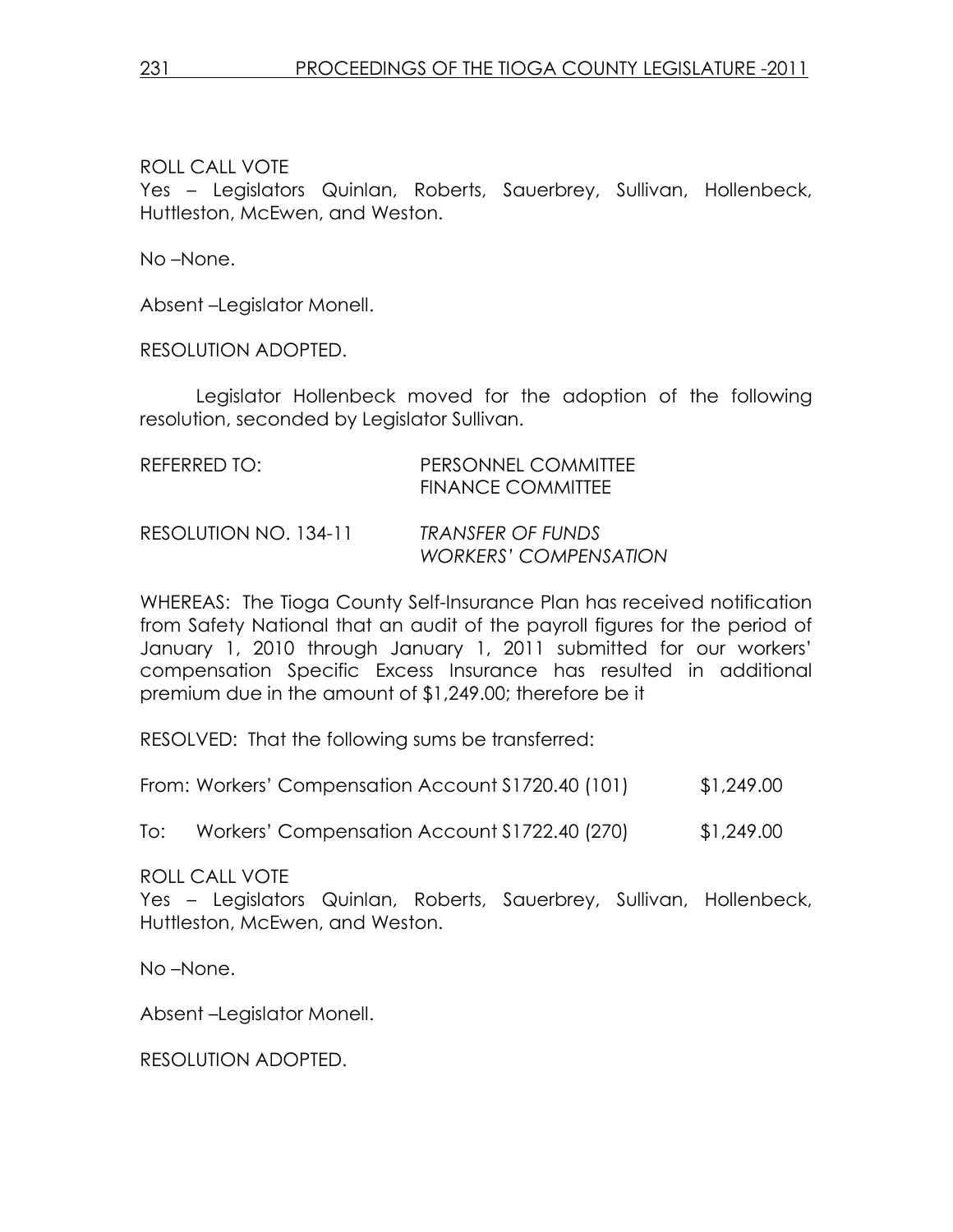Legislator Huttleston moved for the adoption of the following resolution, seconded by Legislator Hollenbeck.

| REFERRED TO:          | HEALTH & HUMAN SERVICES COMMITTEE                     |
|-----------------------|-------------------------------------------------------|
| RESOLUTION NO. 135-11 | APPROVE FUNDING<br>2011 YOUTH BUREAU PROGRAMS REVISED |

WHEREAS: The Tioga County Legislature approves Youth Bureau program funding, which is 100% reimbursable from the New York State Office of Children and Family Services; and

WHEREAS: Resolution No. 253-10 (adopted 12/14/2010) approved 2011 Youth Bureau program funding; and

WHEREAS: The State has now reduced 2011 Youth Bureau funding allocations; and

WHEREAS: The Tioga County Youth Board has again reviewed 2011 program applications for funding, which are consistent with guidelines previously presented to the Legislative Committee and contacted programs regarding funding reductions; now therefore be it

RESOLVED: That the following programs recommended by the Tioga County Youth Board for program year 2011 be approved by the Tioga County Legislature in the reduced amounts indicated:

|                                                   | New Amt.          | Cut          |
|---------------------------------------------------|-------------------|--------------|
| Cooperative Extension Family Resource Centers     | \$10,969          | $($ \$5,286) |
| Tioga County Council on Alcohol & Substance Abuse | \$4,347           | ( \$2,095)   |
| Cooperative Extension Waverly Youth Café          | \$3,066           | (1, 477)     |
| Camp Ahwaga                                       | $$2,205$ $$1,063$ |              |
| Spencer Van Etten Building Foundations            | $$1,484$ (\$ 715) |              |

#### Special Delinquency Prevention Programs

| Big Brothers Big Sisters of Bradford County, Inc. | $$6,172$ $$2,962]$ |                     |
|---------------------------------------------------|--------------------|---------------------|
| A New Hope Center                                 | $$5,688$ (\$2,744) |                     |
| Cooperative Extension Family Resource Centers     | $$1,625$ (\$ 784)  |                     |
| TOTAL                                             |                    | $$35,556$ $$17,126$ |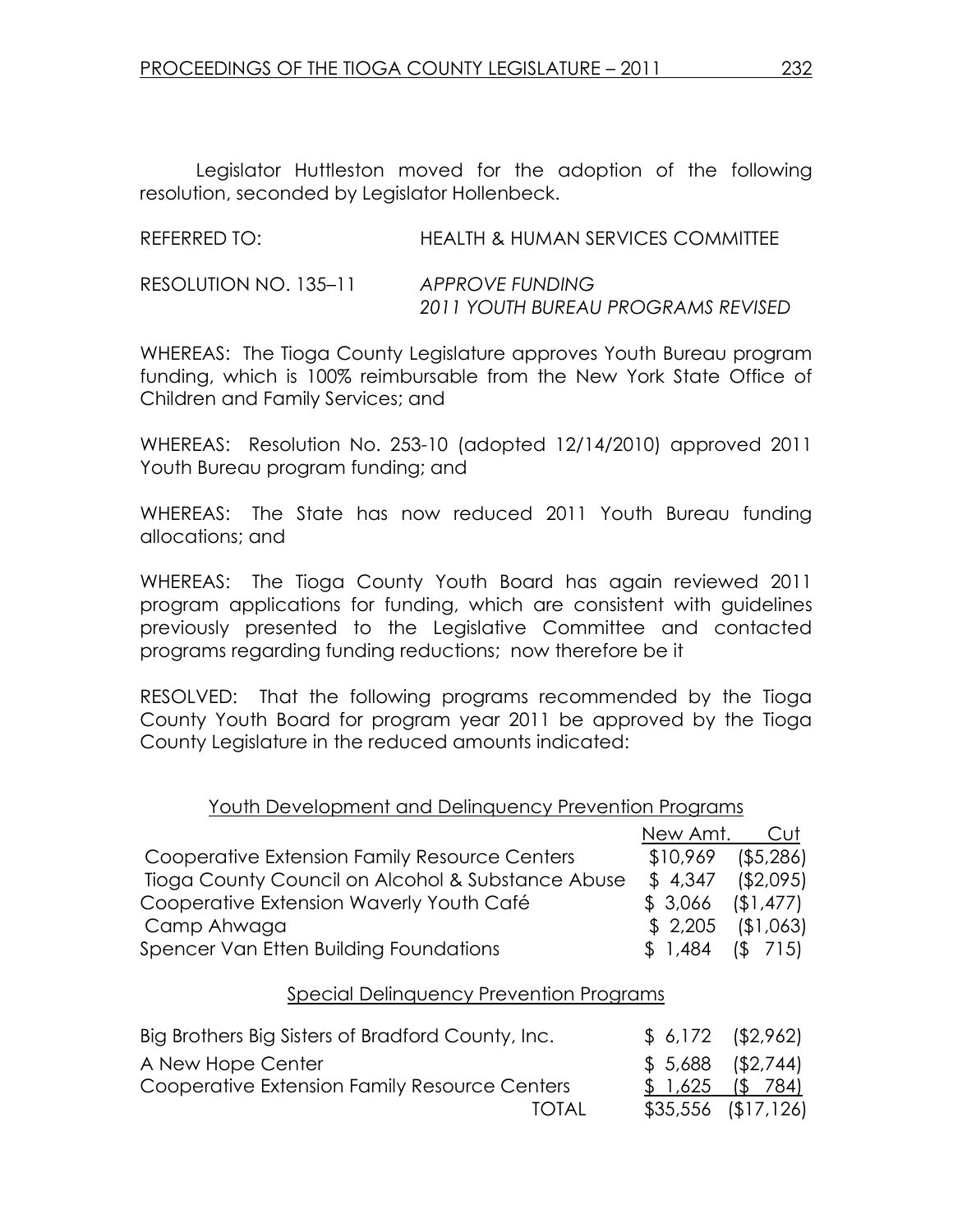ROLL CALL VOTE Yes – Legislators Quinlan, Roberts, Sauerbrey, Sullivan, Hollenbeck, Huttleston, McEwen, and Weston.

No –None.

Absent –Legislator Monell.

RESOLUTION ADOPTED.

 Legislator Roberts moved for the adoption of the following resolution, seconded by Legislator Sauerbrey.

REFERRED TO: PUBLIC WORKS

RESOLUTION NO. 136-11 AWARD CONSTRUCTION BID FOR REHABILITATION OF HALSEY VALLEY ROAD OVER PIPE CREEK PROJECT TO FRAMPTON CONSTRUCTION

WHEREAS: Tioga County has received a bond issue for the Capital Projects; and

WHEREAS: June 1, 2011 sealed bids were opened for the Rehabilitation of Halsey Valley Road Bridge over Pipe Creek in the Town of Tioga; and

WHEREAS: The bid results were as follows:

| 1. Frampton Construction            | Pine City, NY  | \$545,000.00 |
|-------------------------------------|----------------|--------------|
| 2. Vector Construction Corp.        | Cicero, NY     | \$557,206.00 |
| 3. Economy Paving Co., Inc.         | Cortland, NY   | \$562,857.05 |
| 4. R. DeVincentis Construction Inc. | Binghamton, NY | \$710,000.00 |

## AND

WHEREAS: McFarland and Johnson Engineers, Binghamton, NY has reviewed the bid proposals and recommends awarding the project to the low bidder Frampton Construction, Pine City, NY, which satisfies the requirements for qualifications; therefore be it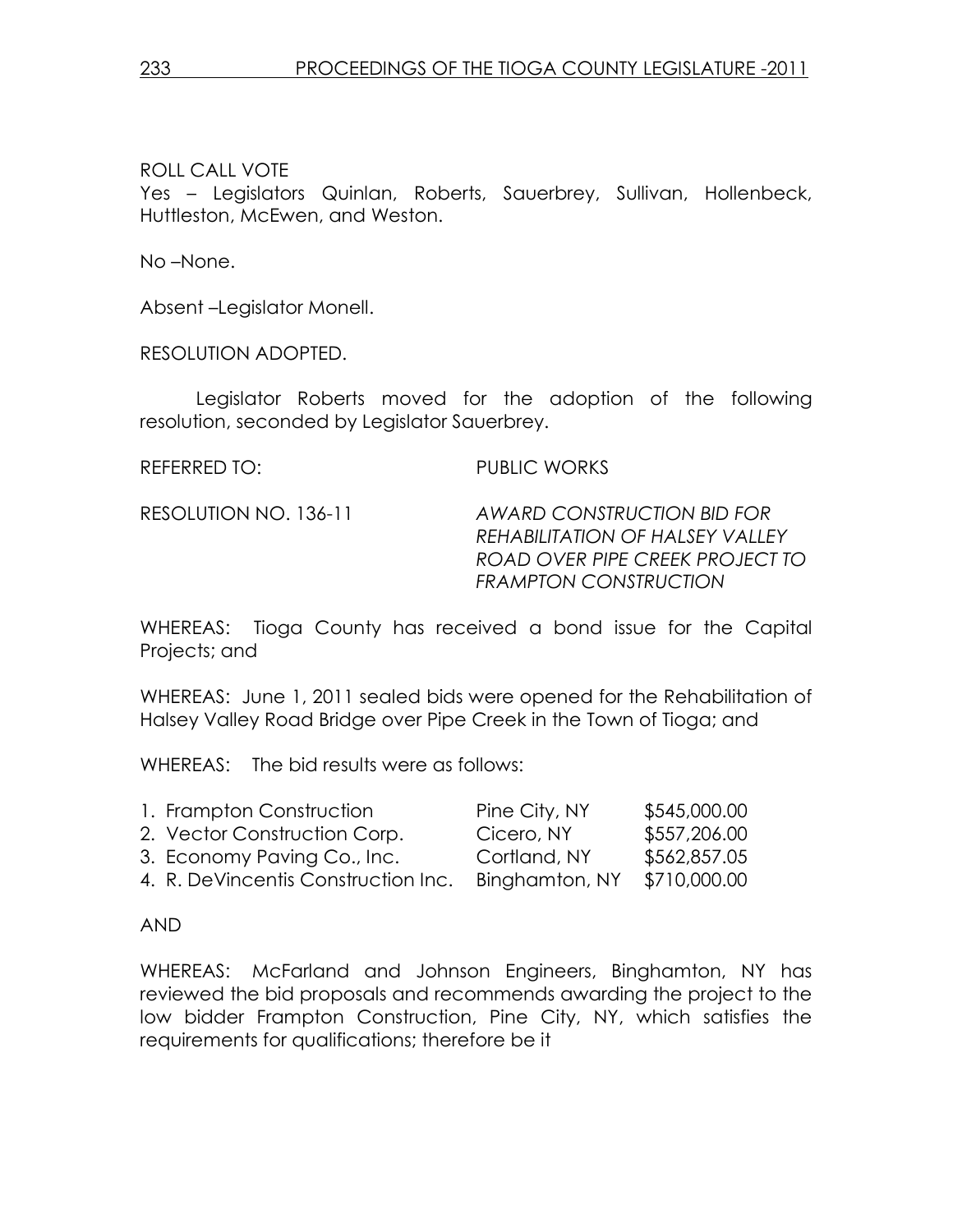RESOLVED: That the Tioga County Legislature award the bid for the Halsey Valley Road Bridge (BIN 3334970) over Pipe Creek in the Town of Tioga to Frampton Construction, Pine City, NY not to exceed \$545,000.00 to be paid out of the Halsey Valley Road Bridge Account H2010.10.

ROLL CALL VOTE

Yes – Legislators Quinlan, Roberts, Sauerbrey, Sullivan, Hollenbeck, Huttleston, McEwen, and Weston.

No –None.

Absent –Legislator Monell.

RESOLUTION ADOPTED.

 Legislator Roberts moved for the adoption of the following resolution, seconded by Legislator Sauerbrey.

REFERRED TO: PUBLIC WORKS

RESOLUTION NO. 137-11 APRROVE ADDITIONAL INSPECTION SERVICES TO C & S COMPANIES FOR THE COURT HOUSE EXTERIOR FAÇADE PROJECT

WHEREAS: Tioga County awarded the construction contract for the Court House Façade project on May 26, 2011; and

WHEREAS: The Tioga County Legislature requested increased construction phase site presence for this project; therefore be it

RESOLVED: That the Tioga County Legislature approve additional inspection services to be provided by C & S Companies not to exceed \$16,000 to be paid out of the Buildings Capital Construction Account H1620.20 use code 927.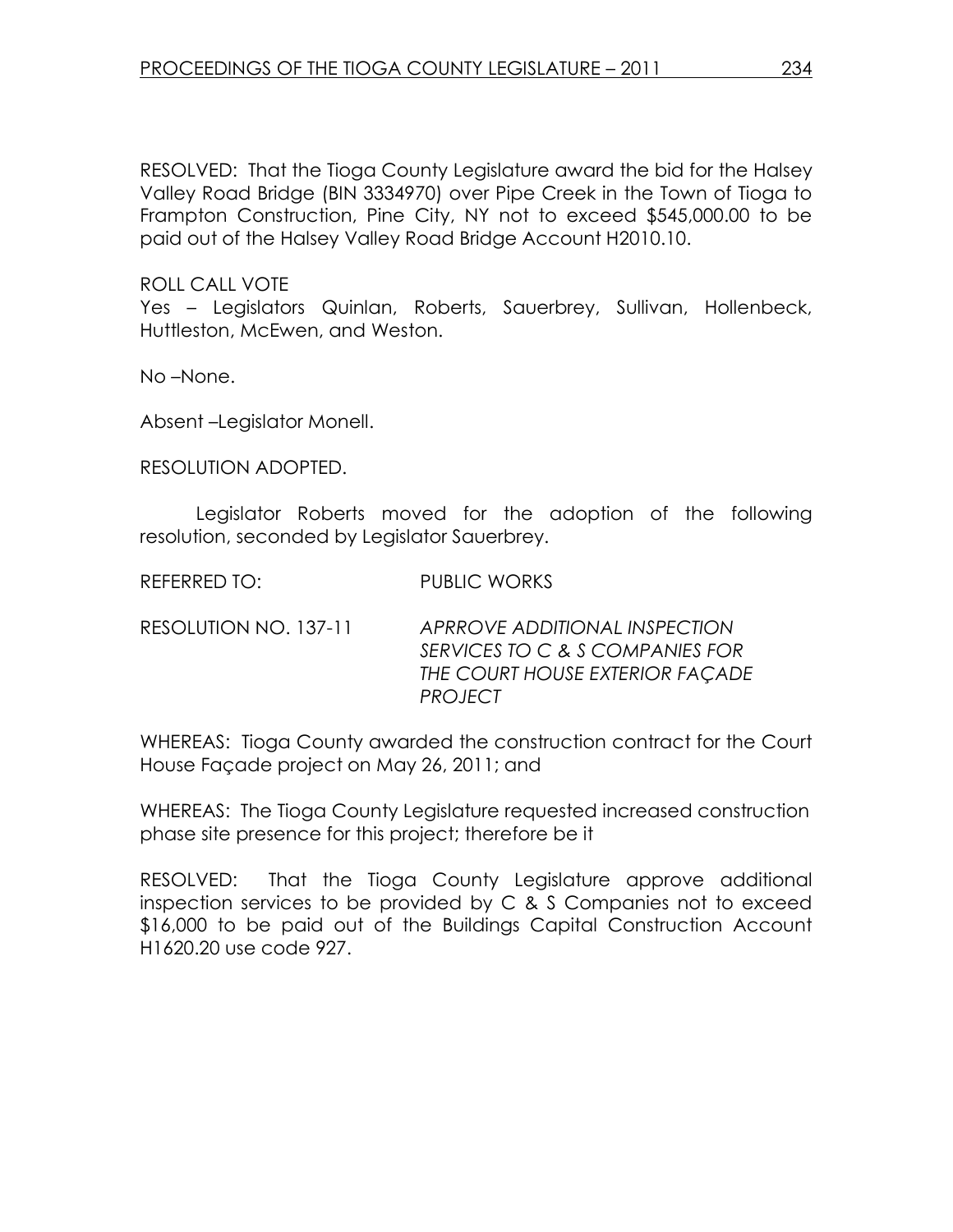ROLL CALL VOTE Yes – Legislators Quinlan, Roberts, Sauerbrey, Sullivan, Hollenbeck, Huttleston, McEwen, and Weston.

No –None.

Absent –Legislator Monell.

RESOLUTION ADOPTED.

 Legislator Hollenbeck moved for the adoption of the following resolution, seconded by Legislator Sullivan.

| REFERRED TO:          | PERSONNEL COMMITTEE                                                       |
|-----------------------|---------------------------------------------------------------------------|
| RESOLUTION NO. 138–11 | AUTHORIZE CONTRACT WITH EBS-RMSCO,<br>INC – MEDICARE PART D DRUG COVERAGE |

WHEREAS: Medicare-eligible beneficiaries may purchase prescription drug coverage through a Medicare Part D Plan; and

WHEREAS: An employer who provides prescription drug coverage to Medicare eligible employees, retirees, and/or their spouses must disclose to them whether or not the benefit provided is "at least as good" as the Medicare coverage, referred to as creditable coverage notice; and

WHEREAS: Plan sponsors who offer postretirement drug coverage to their qualified covered retirees may be eligible to receive a 28% tax-free subsidy of allowable drug costs for those retirees who do not elect to receive prescription benefits under a Medicare Part D Plan; and

WHEREAS: It is necessary to complete an actuarial attestation to determine that the participants in the Tioga County Consolidated Municipal Health Insurance Program (TCCMHIP) provide drug coverage which meets the actuarial equivalence test in order to determine if the retiree prescription coverage is "at least as good" as the Medicare coverage and to determine if the TCCMHIP participants are eligible to apply for the subsidy for the 2012 Plan Year, January 1, 2012 through December 31, 2012; and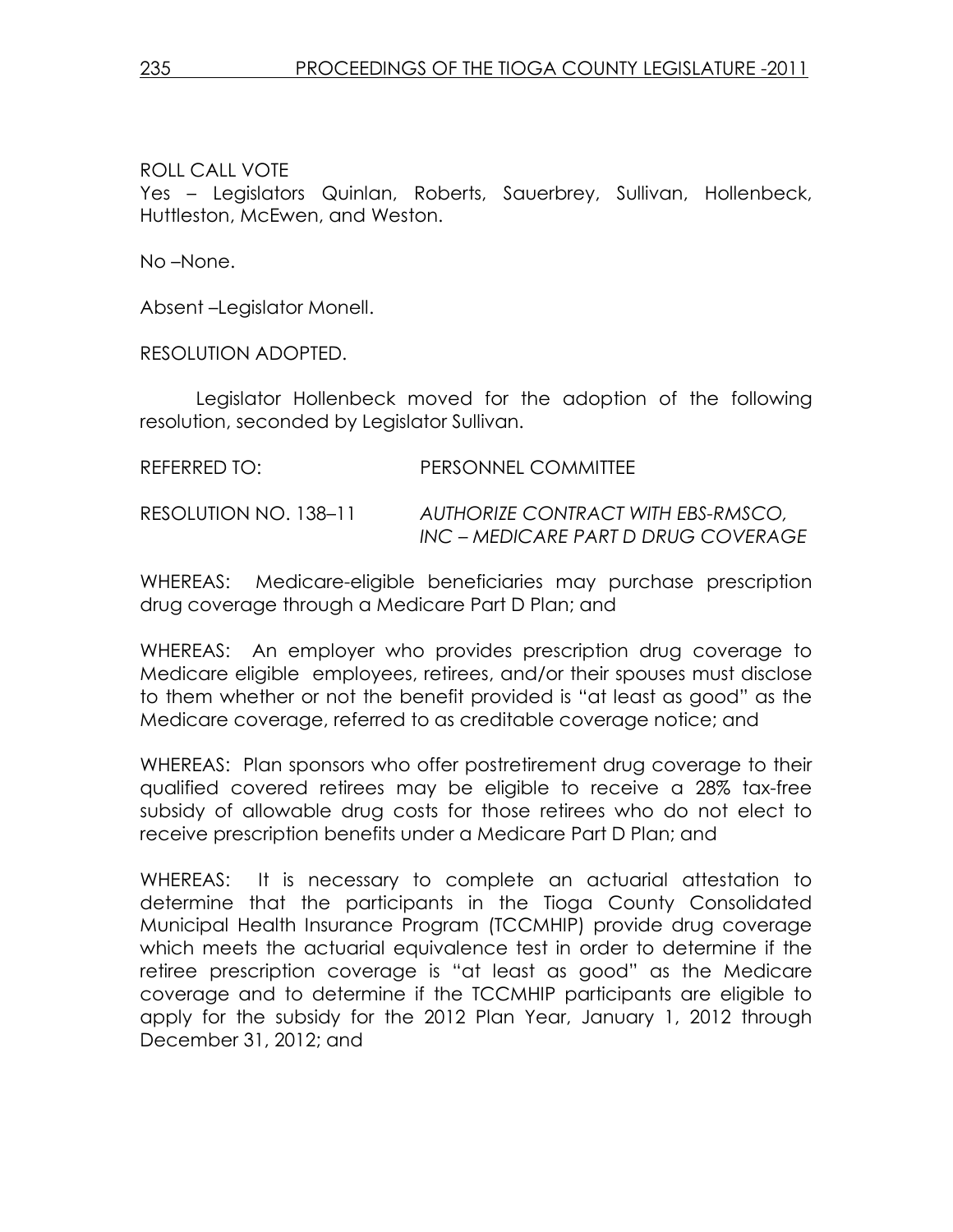WHEREAS: Creditable coverage notices must be provided to all Part D eligible participants no later than November 15, 2011 and the deadline to file for the 2012 Plan Year subsidy is October 3, 2011; and

WHEREAS: EBS-RMSCO, Inc. has performed this actuarial attestation each year since 2005 and is available to perform the actuarial attestation and necessary testing again in 2011 for the 2012 Plan Year; therefore be it

RESOLVED: That the Tioga County Legislature authorizes the Chair of the Legislature to sign a contract with EBS-RMSCO, Inc., subject to review by the County Attorney, to provide the necessary actuarial services for creditable coverage and the 28% tax-free subsidy related to Medicare Part D for the 2012 Plan Year at a cost of \$4,100 to be paid for out of the TCCMHIP Fund.

ROLL CALL VOTE Yes – Legislators Quinlan, Roberts, Sauerbrey, Sullivan, Hollenbeck, Huttleston, McEwen, and Weston.

No –None.

Absent –Legislator Monell.

#### RESOLUTION ADOPTED.

 Legislator Huttleston moved for the adoption of the following resolution, seconded by Legislator Hollenbeck.

| REFERRED TO:          | <b>HEALTH &amp; HUMAN SERVICES COMMITTEE</b><br>PERSONNEL COMMITTEE              |
|-----------------------|----------------------------------------------------------------------------------|
| RESOLUTION NO. 139-11 | AUTHORIZE EXTENSION OF MEDICAL LEAVE<br><b>LESLIE GREESON</b><br>SOCIAL SERVICES |

WHEREAS: Leslie Greeson, Social Welfare Examiner, went out on medical leave on November 22, 2010, and

WHEREAS: Ms. Greeson continued and exhausted her Family Medical Leave January 1, 2011 through March 28, 2011, and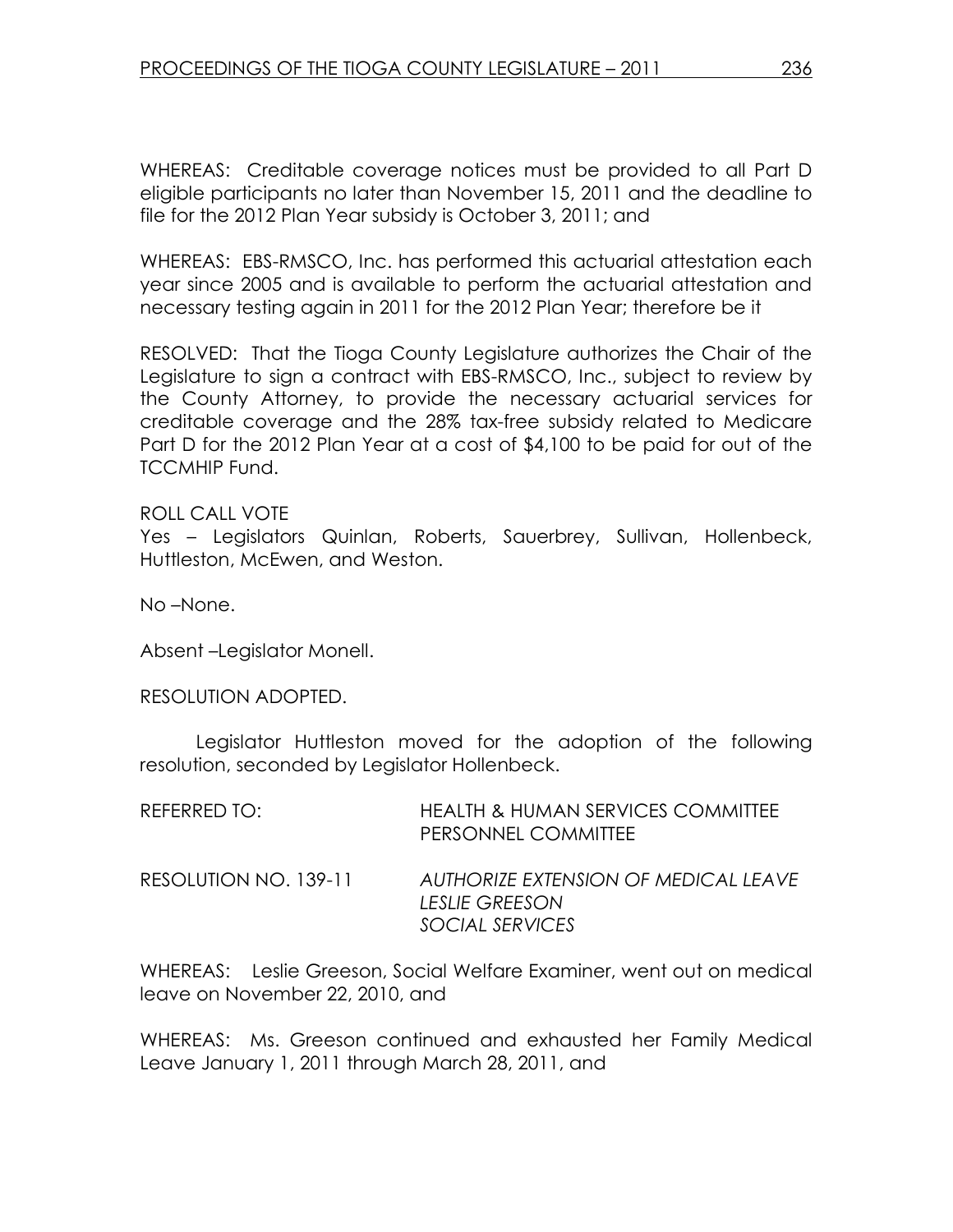WHEREAS: In accordance with Tioga County Policy 1, Section VI, Ms. Greeson appropriately petitioned the Commissioner of Social Services for a 60-day extension of her medical leave, which was approved from March 29, 2011 through June 17, 2011; and

WHEREAS: Ms. Greeson has not yet been medically released to return to work and awaits re-evaluation by her physician for serious health issues; and

WHEREAS: In accordance with Tioga County Policy 1, Section VII, the Commissioner of Social Services recommends that Ms. Greeson's leave be approved through September 13, 2011; therefore be it

RESOLVED: That the Tioga County Legislature hereby approves Leslie Greeson's leave through September 13, 2011; and be it further

RESOLVED: That in the event Ms. Greeson is released to full duty prior to September 13, 2011, she be allowed to return to work at that time.

ROLL CALL VOTE

Yes – Legislators Quinlan, Roberts, Sauerbrey, Sullivan, Hollenbeck, Huttleston, McEwen, and Weston.

No –None.

Absent –Legislator Monell.

RESOLUTION ADOPTED.

 Legislator Hollenbeck moved for the adoption of the following resolution, seconded by Legislator Sullivan.

| REFERRED TO:          | PERSONNEL COMMITTEE                                                                |
|-----------------------|------------------------------------------------------------------------------------|
| RESOLUTION NO. 140-11 | AUTHORIZE SALARY: SECRETARY TO<br><b>PERSONNEL OFFICER</b><br>PERSONNEL DEPARTMENT |

WHEREAS: The position of Secretary to the Personnel Officer has been vacant since January 1, 2011; and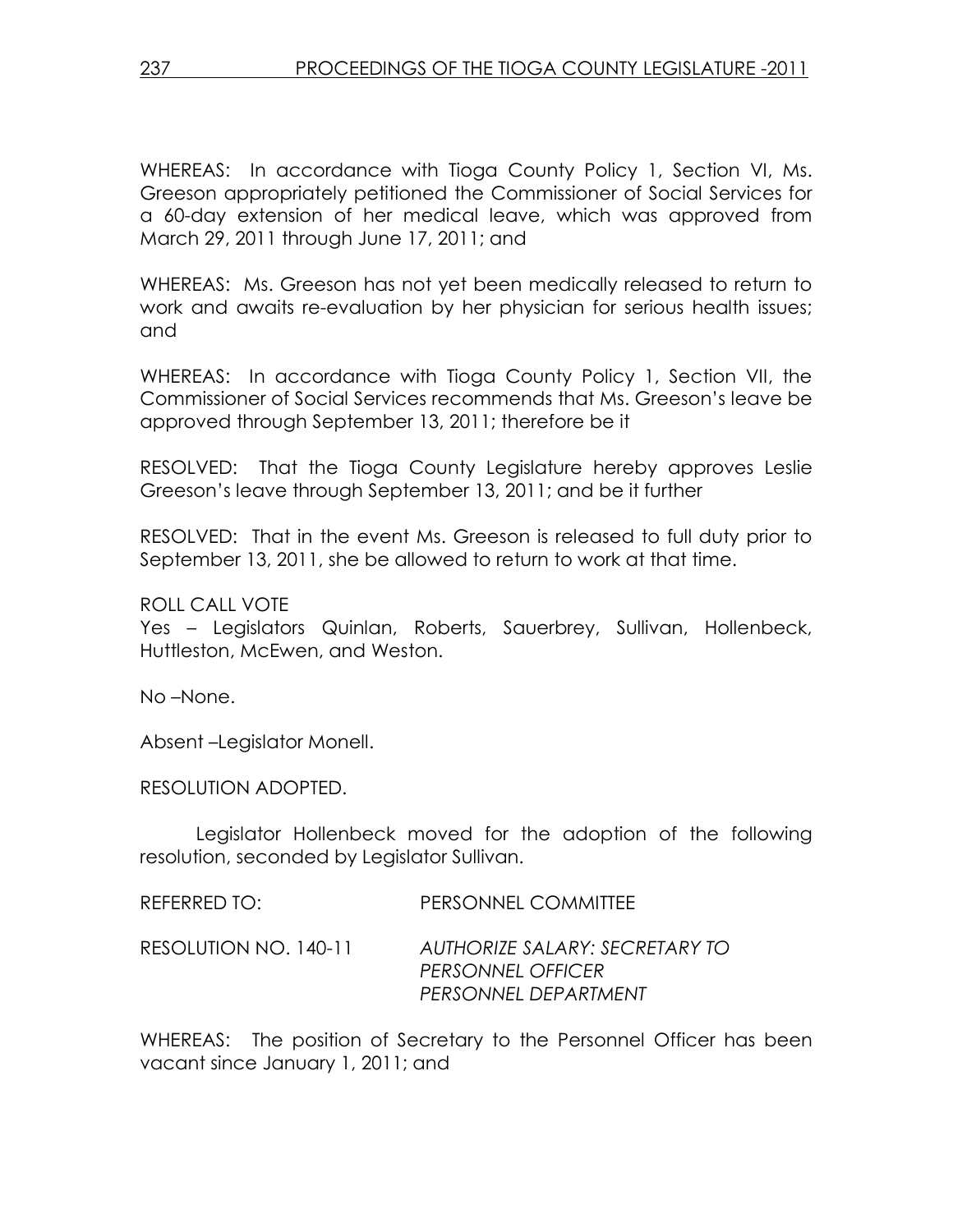WHEREAS: Having satisfied the 90-day Hiring Delay, the Personnel Officer was granted approval by the Legislature at the April 7, 2011 work session to begin interviewing when the civil service exam results became available; and

WHEREAS: The Personnel Officer has interviewed the top three interested candidates on the civil service eligible list and has identified the candidate whom she wishes to hire; therefore be it

RESOLVED: That the Legislature authorizes the Personnel Officer to fill the Secretary to the Personnel Officer position at an annual salary of \$27,000, effective on or after June 20, 2011.

ROLL CALL VOTE

Yes – Legislators Quinlan, Roberts, Sauerbrey, Sullivan, Hollenbeck, Huttleston, McEwen, and Weston.

No –None.

Absent –Legislator Monell.

RESOLUTION ADOPTED.

 Legislator Huttleston moved for the adoption of the following resolution, seconded by Legislator Hollenbeck.

| REFERRED TO:          | HEALTH & HUMAN SERVICES COMMITTEE<br>PERSONNEL COMMITTEE |
|-----------------------|----------------------------------------------------------|
| RESOLUTION NO. 141-11 | <b>WAIVER OF 90-DAY HIRING DELAY</b><br>SOCIAL SERVICES  |

WHEREAS: WHEREAS there is a vacancy in the title of Senior Account Clerk Typist as a result of the previous incumbent transferring to the Public Health Department, and

WHEREAS: The Health & Human Services Committee is supportive of waiving the 90-day hiring delay in this case in light of the fact the County has realized the 90-day savings based on the fact Public Health waited 90-days to fill their vacancy; therefore be it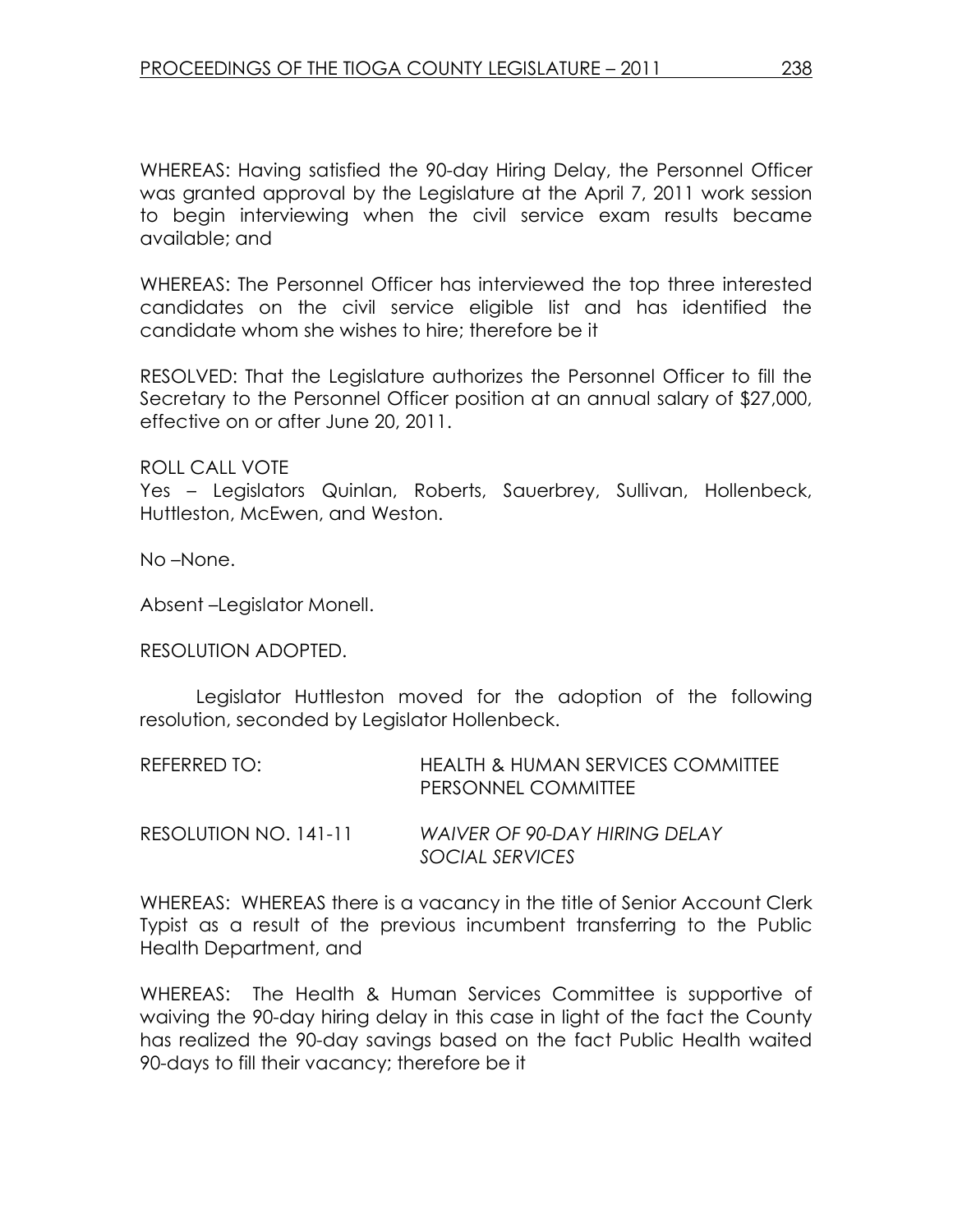RESOLVED: That the Commissioner of Social Services is granted a waiver of the 90-day delay in filling the Senior Account Clerk Typist position.

ROLL CALL VOTE Yes – Legislators Quinlan, Roberts, Sauerbrey, Sullivan, Hollenbeck, Huttleston, McEwen, and Weston.

No –None.

Absent –Legislator Monell.

RESOLUTION ADOPTED.

 Legislator McEwen made a motion to have the following late-filed resolutions considered, seconded by Legislator Sauerbrey and carried.

 Legislator Roberts moved for the adoption of the following resolution, seconded by Legislator Huttleston.

REFERRED TO: PUBLIC WORKS COMMITTEE

RESOLUTION NO. 142–10 RECYCLING COLLECTION SERVICES

WHEREAS: The contract for Recycling Collection Services with Taylor Garbage Services, Inc. expires at the end of December 2011; and

WHEREAS: The department of Solid Waste held a bid opening on May 20, 2011

WHEREAS: The bid results were as follows:

| <b>Bidder Name</b>        | Weekly Pickup | Bi-weekly Pickup |
|---------------------------|---------------|------------------|
| Taylor Garbage Services   | \$4.32        | No Bid           |
| Broome Recycling Co. Inc. | \$6.51        | No Bid           |

Prices are per household per month.

Therefore be it

RESOLVED: That the Tioga County Legislature award the Recycling Collection Services bid to the low bidder Taylor Garbage Services, Inc. with the contract date effective January 1, 2012; and be it further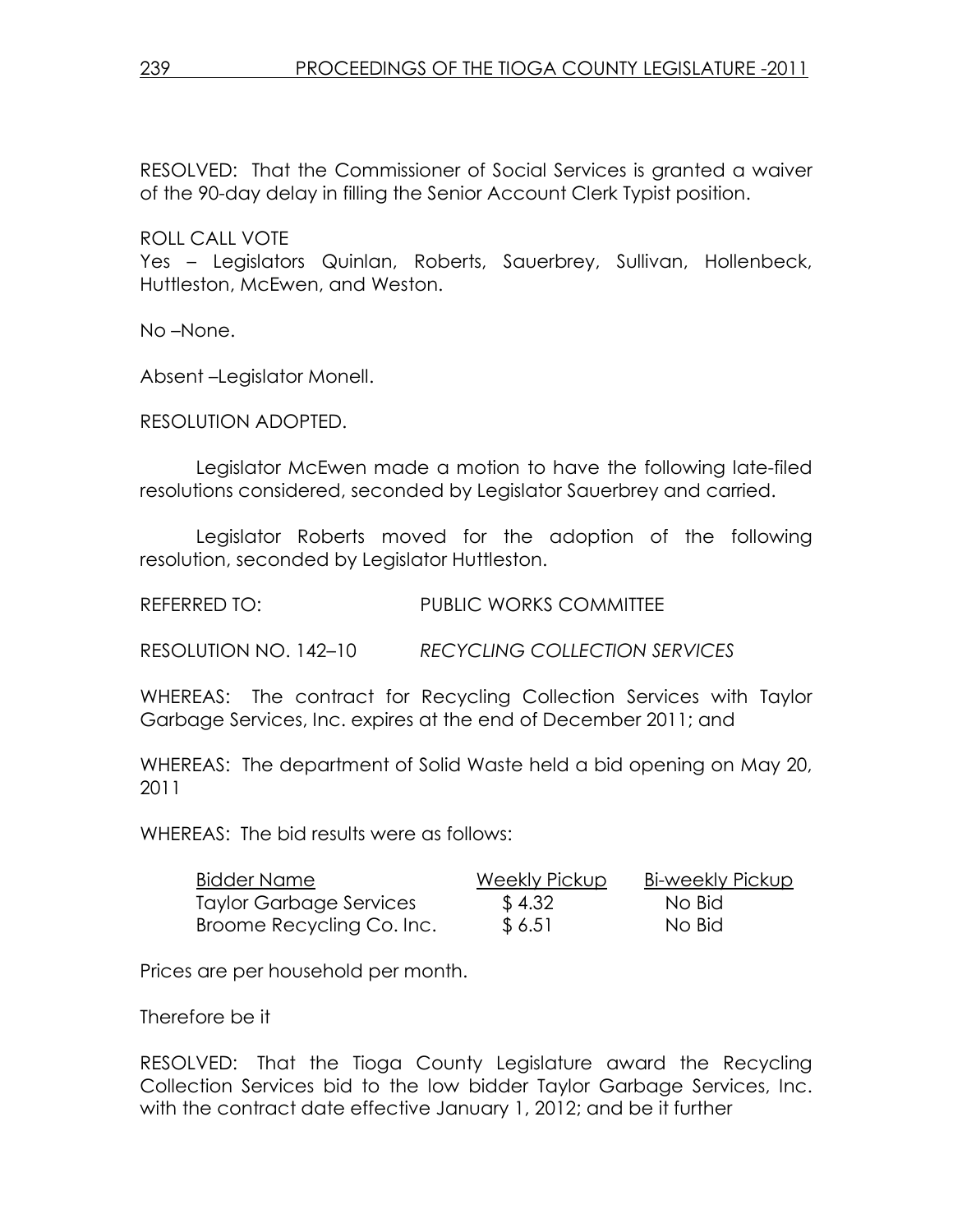RESOLVED: That the contract be for an initial 3 years with two 3 year extensions with an increase based upon the Consumer Price Index.

ROLL CALL VOTE

Yes – Legislators Quinlan, Roberts, Sauerbrey, Sullivan, Hollenbeck, Huttleston, McEwen, and Weston.

No –None.

Absent –Legislator Monell.

RESOLUTION ADOPTED.

 Legislator Huttleston moved for the adoption of the following resolution, seconded by Legislator Hollenbeck.

- REFERRED TO: HEALTH & HUMAN SERVICES COMMITTEE PERSONNEL COMMITTEE
- RESOLUTION NO. 143-11 AUTHORIZATION TO RECLASSIFY VACANT SENIOR ACCOUNT CLERK TYPIST POSITION TO ACCOUNT CLERK TYPIST; WAIVER OF 90 DAY DELAY AND  $FIII$ : HEALTH DEPARTMENT

WHEREAS: Legislative approval is required for the reclassifying of any position within Tioga County; and

WHEREAS: Legislative approval is required for Waivers to the 90 day delay in backfilling vacant positions; and

WHEREAS: The Tioga County Health Department (TCHD) has a vacant Senior Account Clerk Typist position (CSEA Grade V) since 5/18/11 due to retirement of long term employee, Sally Fielder; and

WHEREAS: TCHD has determined after review of the tasks and processes that the position could be reclassified to that of Account Clerk Typist (CSEA Grade IV); and

WHEREAS: TCHD requests a waiver of the 90 day delay to be a 60 day delay prior to filling the position; therefore be it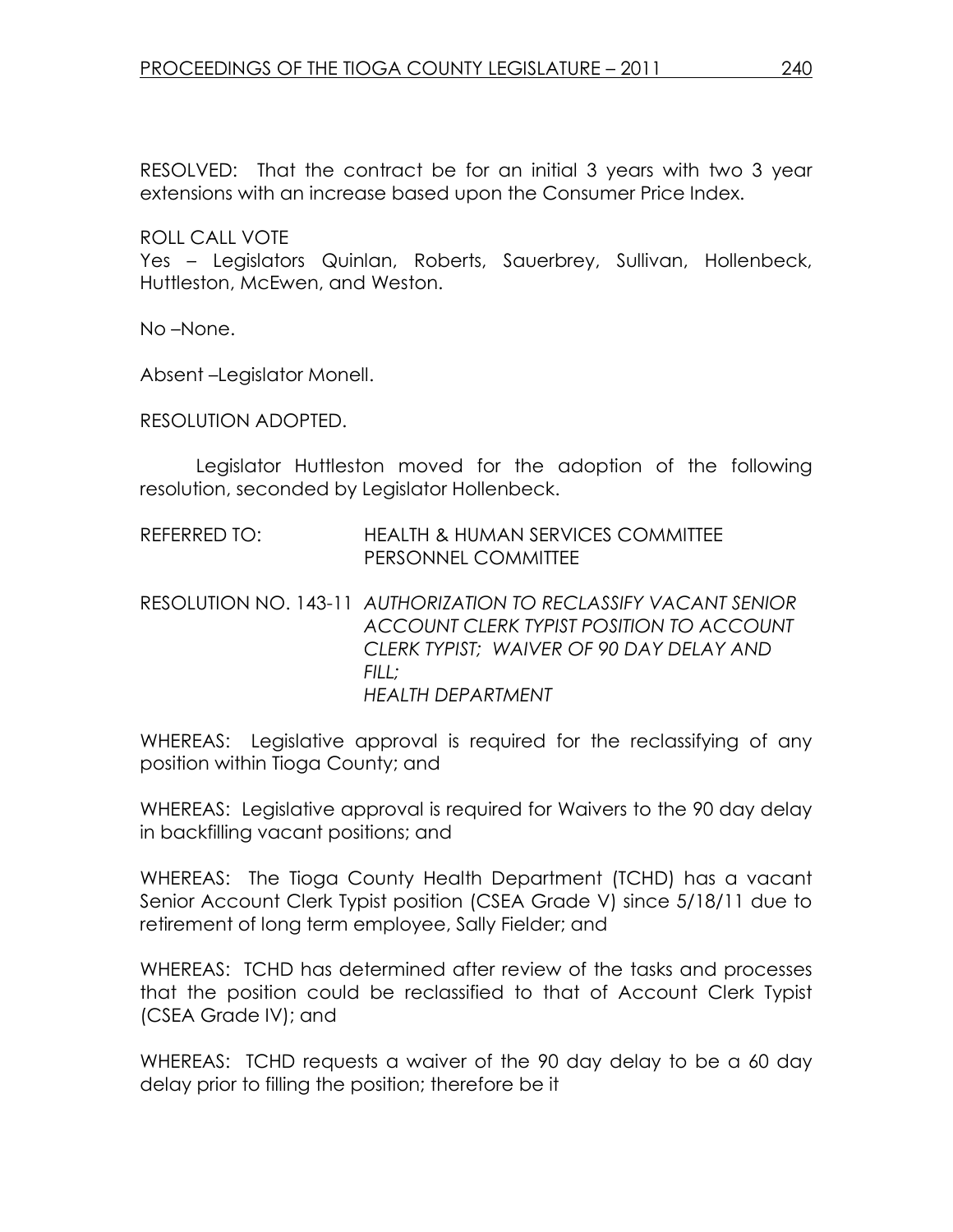RESOLVED: That the Tioga County Legislature authorizes TCHD to reclassify one vacant Senior Account Clerk Typist position (CSEA Salary Grade V) to that of one Account Clerk Typist (CSEA Salary Grade IV) effective June 15, 2011; and be it further

RESOLVED: That TCHD is granted a waiver from the 90 day hiring delay to be a 60 day delay and be allowed to fill the reclassified Account Clerk Typist position effective July 18, 2011.

#### ROLL CALL VOTE

Yes – Legislators Quinlan, Roberts, Sauerbrey, Sullivan, Hollenbeck, Huttleston, McEwen, and Weston.

No –None.

Absent –Legislator Monell.

RESOLUTION ADOPTED.

 Legislator McEwen moved for the adoption of the following resolution, seconded by Legislator Sauerbrey.

REFERRED TO: FINANCE COMMITTEE

RESOLUTION NO. 144-11 AUTHORIZE SALARY FOR CHIEF ACCOUNTANT AND AUTHORIZE APPOINTMENT OF BUDGET OFFICER (TREASURER'S OFFICE AND LEGISLATIVE OFFICE)

WHEREAS: The full-time position of Chief Accountant was created by resolution #96-11 and the part-time position of Budget Officer was created by resolution #275-10; and

WHEREAS: Both positions were duly posted and advertised, then an Interview Committee appointed by the Legislature conducted interviews of select candidates; and

WHEREAS: The County Treasurer and Legislature worked collaboratively in hopes of finding one candidate capable of performing the full spectrum of duties; and